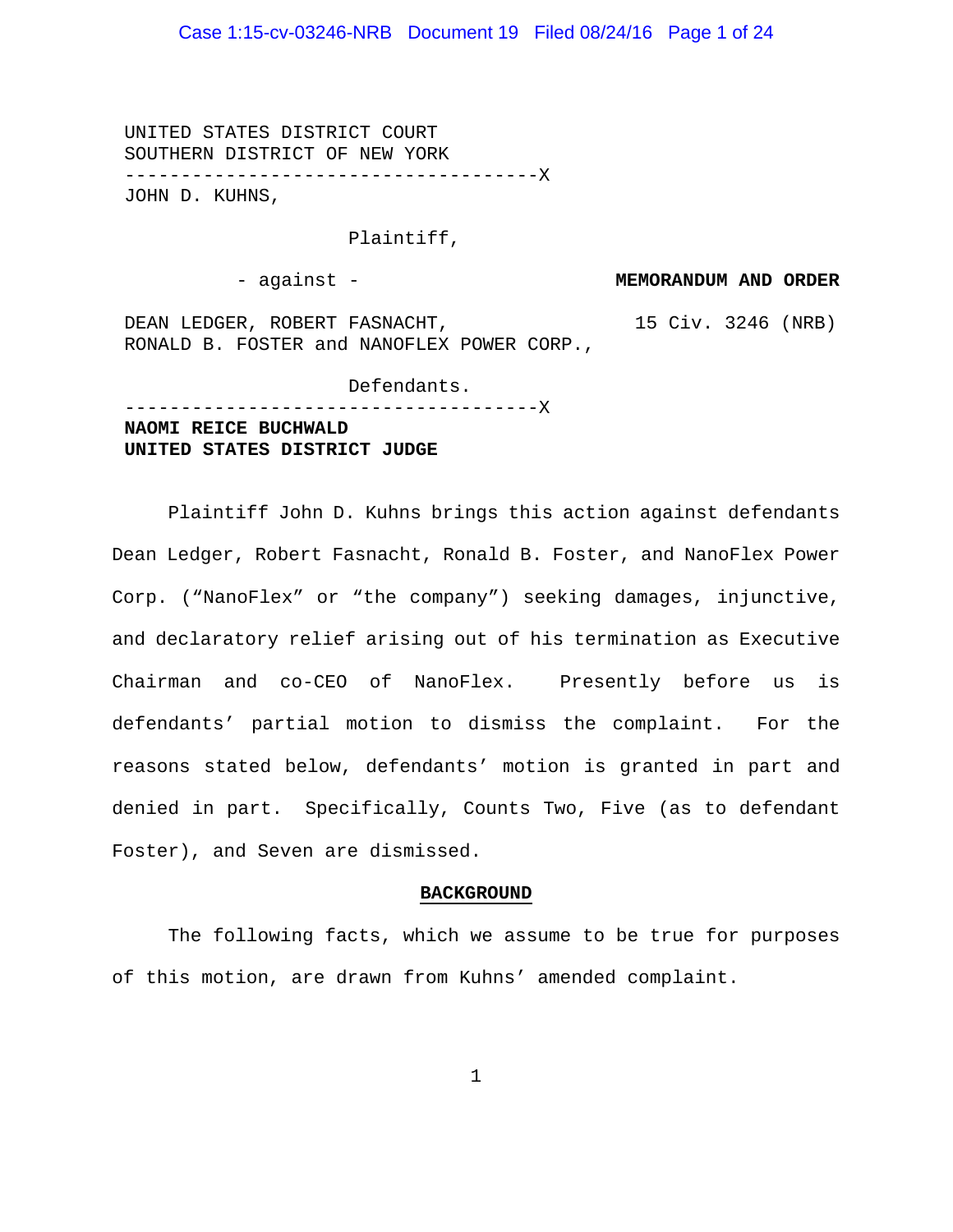# Case 1:15-cv-03246-NRB Document 19 Filed 08/24/16 Page 2 of 24

Defendant NanoFlex, a Florida corporation with its principal place of business in Arizona, "is engaged in the invention, development, commercialization and licensing of advanced photovoltaic technologies and intellectual properties." Am. Compl. ¶ 7. During the events described herein, defendant Ledger served as co-CEO and defendant Fasnacht served as Executive Vice President. Defendant Foster holds 47% of the outstanding shares of NanoFlex, making him its largest shareholder. The Board of Directors of NanoFlex consisted of Kuhns, Ledger, and Fasnacht.

Kuhns, who had invested in NanoFlex for more than a decade, acted as Co-CEO and Executive Chairman of the board of NanoFlex pursuant to an employment agreement dated September 24, 2013, which was amended and restated on October 22, 2013 (the "Employment Agreement"). The Employment Agreement provided that Kuhns would serve as Executive Chairman of the board of directors for five years.

In late 2014 and early 2015, NanoFlex could not pay its officers and, according to the amended complaint, Ledger resorted to fraud in order to raise money for the company. To do so, Ledger made baseless representations to investors: he told them that NanoFlex's equity had an imputed value of \$50-60 million and that NanoFlex would list its shares on the New York Stock Exchange in 2015. Ledger further offered potential investors "units" of a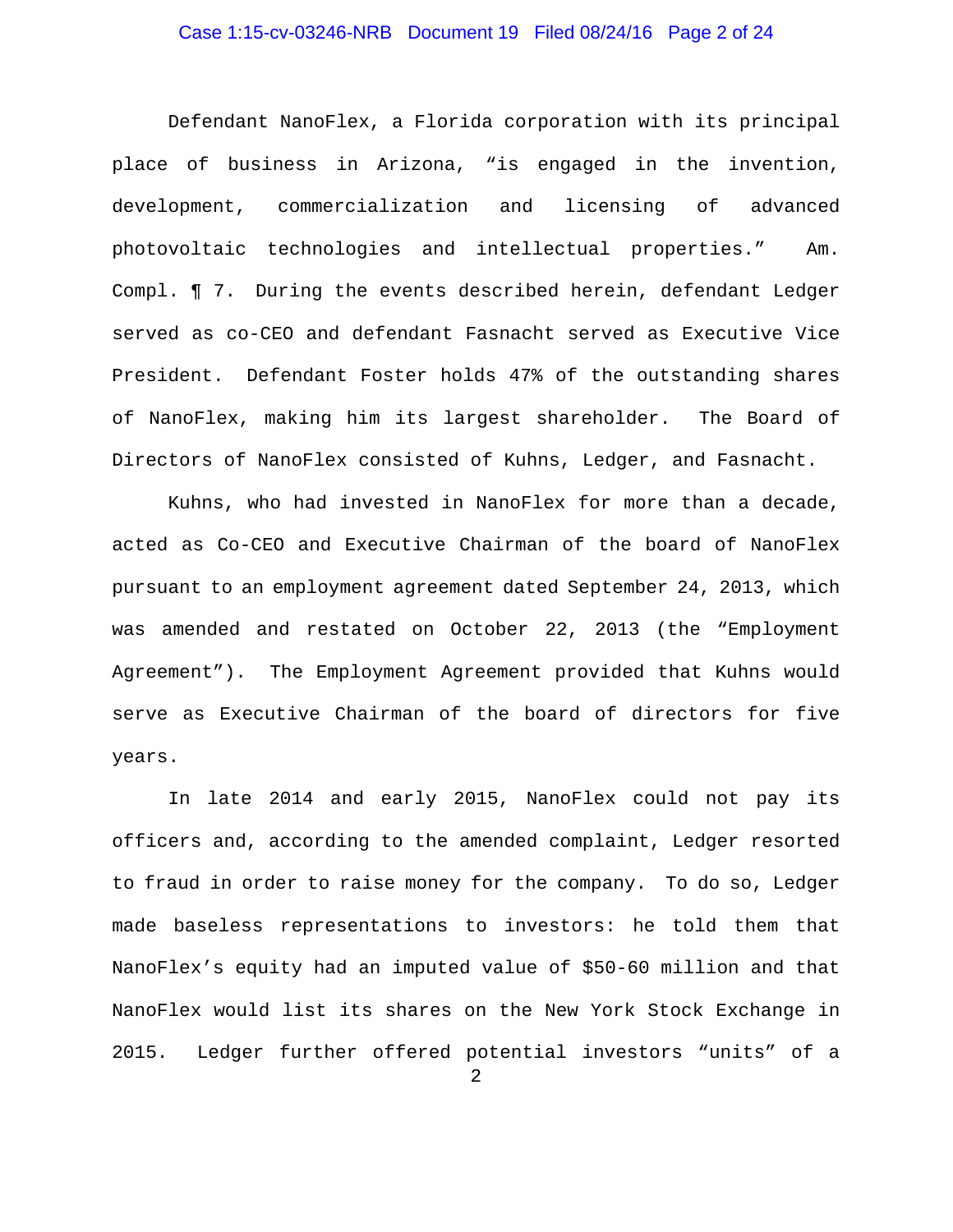# Case 1:15-cv-03246-NRB Document 19 Filed 08/24/16 Page 3 of 24

share of common stock and a warrant with a strike price of \$2.50, without providing reliable valuation and capitalization figures, and proposed modifying the strike price without authorization from the board of directors. In addition, Ledger obtained short-term loans even though NanoFlex could not repay these loans except from new infusions of capital. Kuhns told Ledger not to make these representations to investors several times.

Pursuant to an agreement between NanoFlex and Kuhns' investment banking firm, Kuhns Brothers, Inc., Kuhns separately obtained a financing proposal from SLS Holdings VII LLC ("SLS Holdings"). Under the terms of the proposal, SLS Holdings would extend to NanoFlex a \$3 million loan for three years at 5% interest, and would require the resignations of certain members of management. In addition, SLS Holdings would receive a warrant to purchase 25% of NanoFlex for \$1.00. This proposal valued NanoFlex at \$12 million. Kuhns circulated the proposal on March 6, 2015 and advocated exploring the proposal further, while Ledger and Fasnacht objected to the offer. SLS Holdings withdrew the proposal after NanoFlex's counsel, at the direction of Fasnacht and Ledger, asked for an extension of the deadline to accept the offer.

On March 16, 2015, Fasnacht told Kuhns that he and Ledger wanted Kuhns to resign. He told Kuhns that they were acting on behalf of "the shareholders," who found the SLS Holdings proposal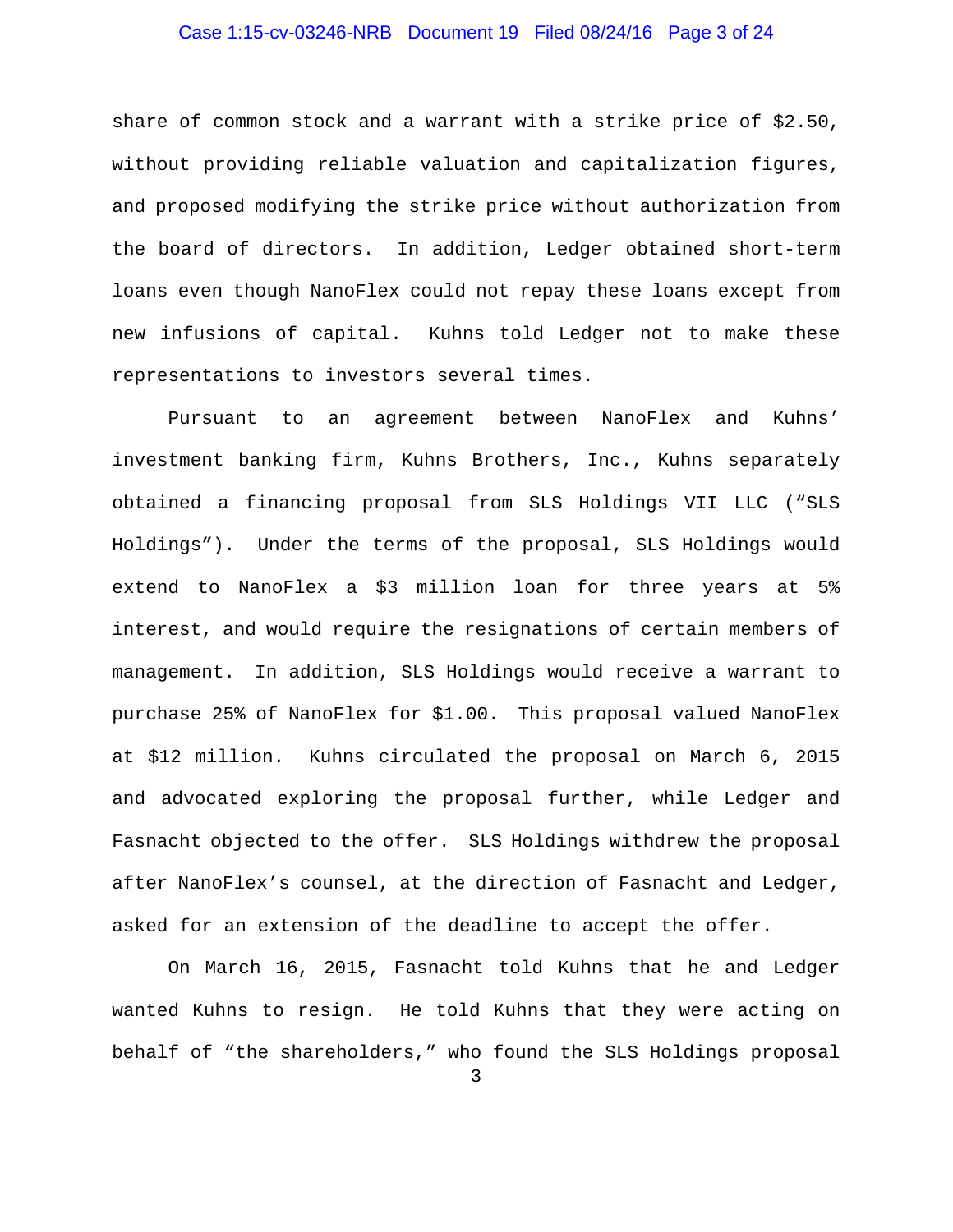### Case 1:15-cv-03246-NRB Document 19 Filed 08/24/16 Page 4 of 24

"unacceptable." Am. Compl. ¶ 24. The "shareholders," according to Kuhns, "clearly referred to . . . Foster, the [c]ompany's dominant and controlling shareholder." Id. Kuhns refused to resign and two days later sent NanoFlex a notice of default, in which he demanded that NanoFlex cure its breaches of the Employment Agreement, including failure to pay him compensation he was owed, within 30 days.

Kuhns received a draft Form 10-K on Friday, March 27, 2015, and told Ledger and Fasnacht that he would provide comments the following week. He subsequently received an updated draft on Monday, and provided his comments that evening. Specifically, Kuhns stated that "[t]he manner in which we are offering our securities could engender an inquiry from the regulators. In that event, we would find it expensive and difficult to defend ourselves." Am. Compl. ¶ 26. He further noted that

[e]ven though the [c]ompany is a registrant, its shareholders' ability to trade the [c]ompany's shares is extremely limited, and has not been adequately disclosed, as follows: 1) the [c]ompany has no market makers, in the absence of which trading may not take place; and 2) the [c]ompany's shares may not be uplisted to a better exchange without the approval of the exchange in question, which in turn is vague and generally depends on the [c]ompany doing an underwriting with a recognized broker/dealer. The [c]ompany has no such arrangements.

Id. Finally, he requested disclosure regarding the importance of a senior executive and the difficulties NanoFlex might face without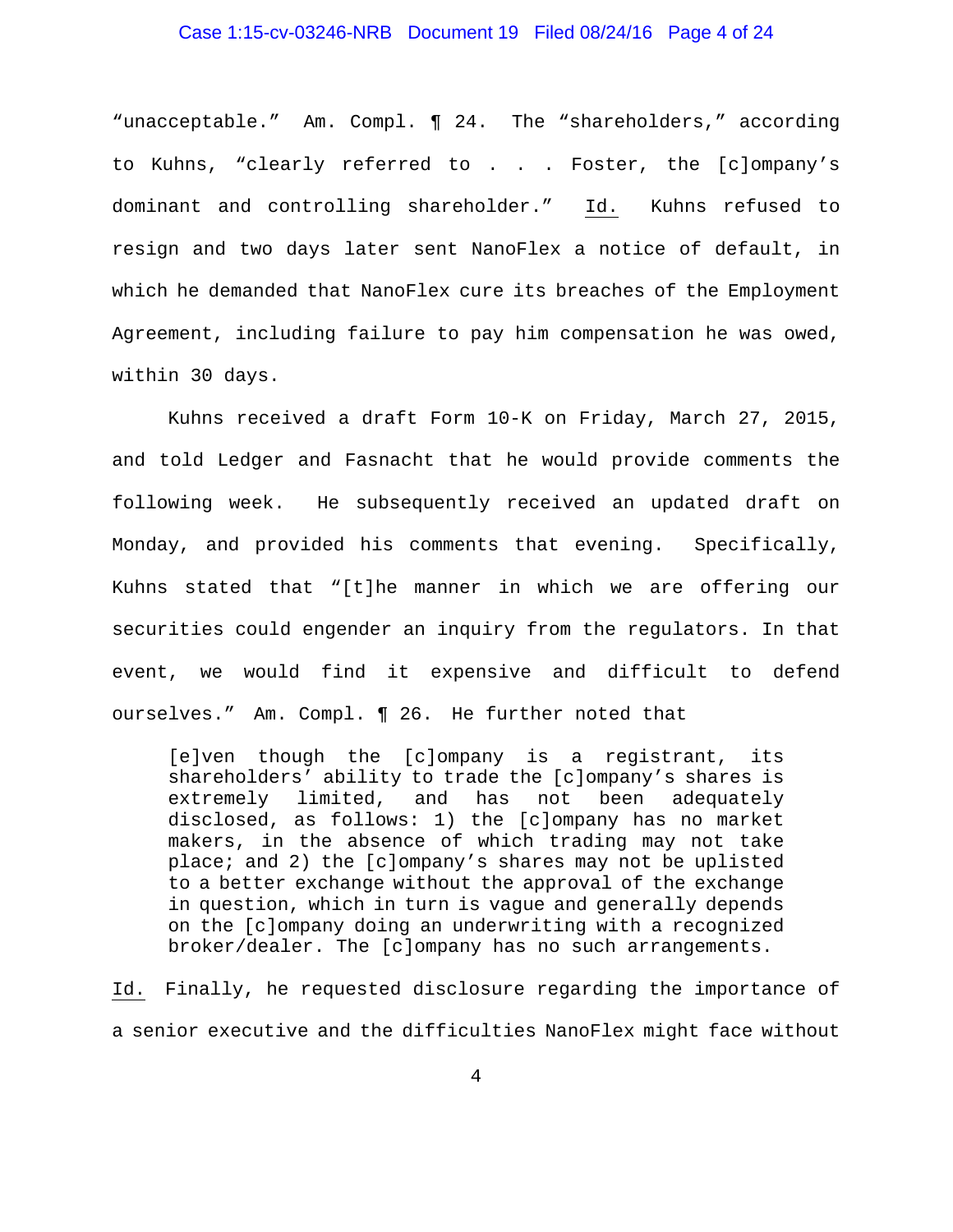# Case 1:15-cv-03246-NRB Document 19 Filed 08/24/16 Page 5 of 24

him. Kuhns would not sign the draft Form 10-K without the requested changes.

 The following day, Kuhns received a Notice of Termination, which stated that he was terminated for "Cause" as the Employment Agreement defined the term. Specifically, defendants fired him for allegedly breaching his fiduciary duties. Finally, the Notice of Termination stated that 67.26% of the shareholders had voted by written consent to remove Kuhns from the Board.

#### **DISCUSSION**

On a motion to dismiss under Rule  $12(b)(6)$ , the Court must accept as true all factual allegations in the complaint and draw all reasonable inferences in the plaintiff's favor. ATSI Commc'ns, Inc. v. Shaar Fund, Ltd., 493 F.3d 87, 98 (2d Cir. 2007). Nonetheless, "[f]actual allegations must be enough to raise a right of relief above the speculative level, on the assumption that all of the allegations in the complaint are true." Bell Atl. Corp. v. Twombly, 550 U.S. 544, 555 (2007) (citation omitted); see also Ashcroft v. Iqbal, 556 U.S. 662, 678 (2009). Thus, a plaintiff must allege "enough facts to state a claim to relief that is plausible on its face." Twombly, 550 U.S. at 570. If a plaintiff "ha[s] not nudged [his] claims across the line from conceivable to plausible, [his] complaint must be dismissed." Id.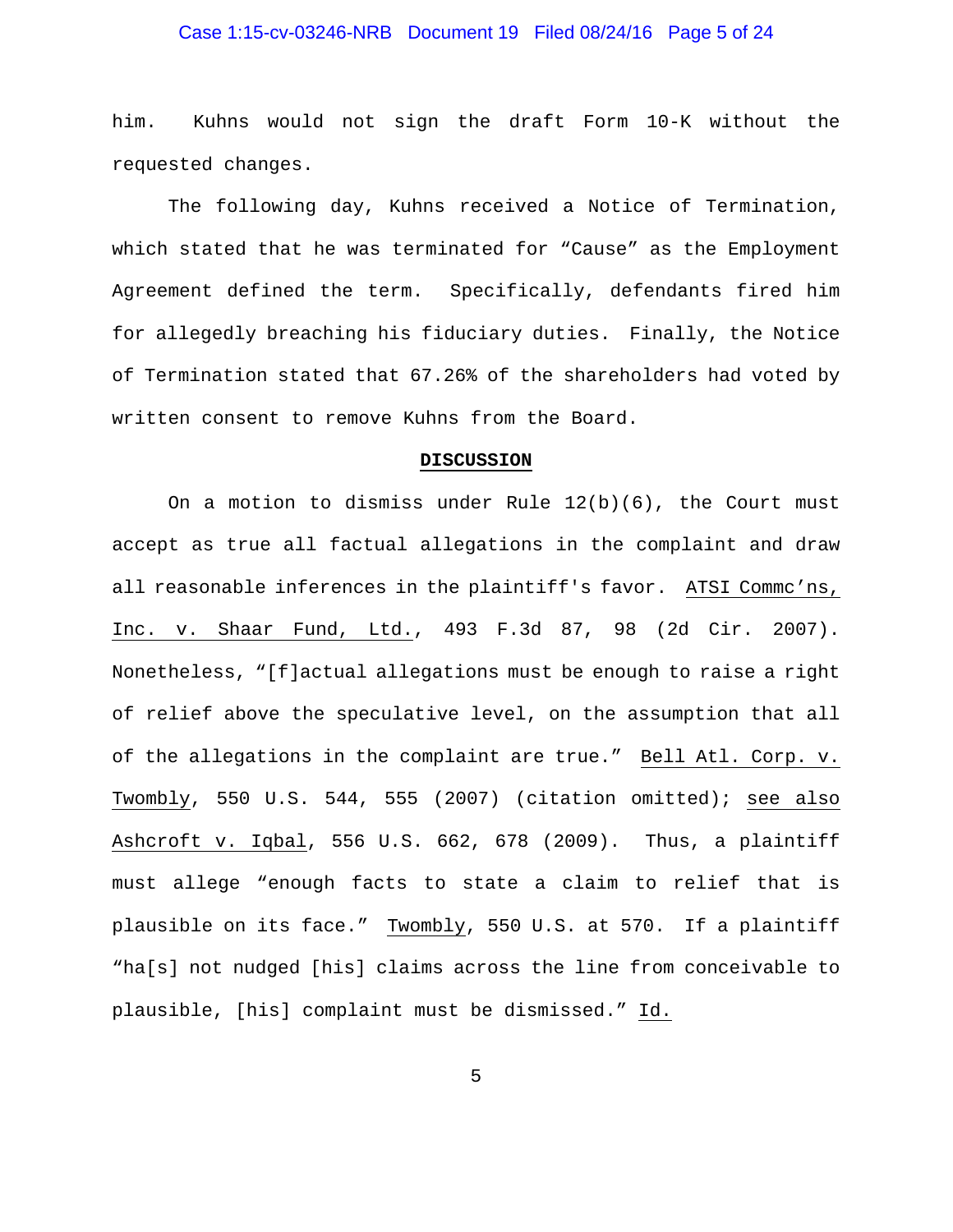# **I. Dodd-Frank Retaliation Claim**

Defendants seek dismissal of Count One, which alleges that NanoFlex violated the whistleblower protection provision of the Dodd-Frank Wall Street Reform and Consumer Protection Act ("Dodd-Frank") when it fired him, allegedly in retaliation for his statements to Ledger to stop making fraudulent statements to investors and for his comments on the draft Form 10-K. NanoFlex contends that Count One fails as a matter of law, because Kuhns failed to properly report under the statute and because he did not reasonably believe that the conduct he identified constituted a violation of the securities laws. Kuhns' first count survives, because his amended complaint sufficiently pleads that he reported conduct that he reasonably believed constituted securities fraud to an employee of NanoFlex who possessed "the authority to investigate, discover, or terminate misconduct." 18 U.S.C. § 1514A(a)(1)(C).

### **A. Legal Standard**

The whistleblower protection provision of Dodd-Frank provides that

[n]o employer may discharge, demote, suspend, threaten, harass, directly or indirectly, or in any other manner discriminate against, a whistleblower in the terms and conditions of employment because of any lawful act done by the whistleblower —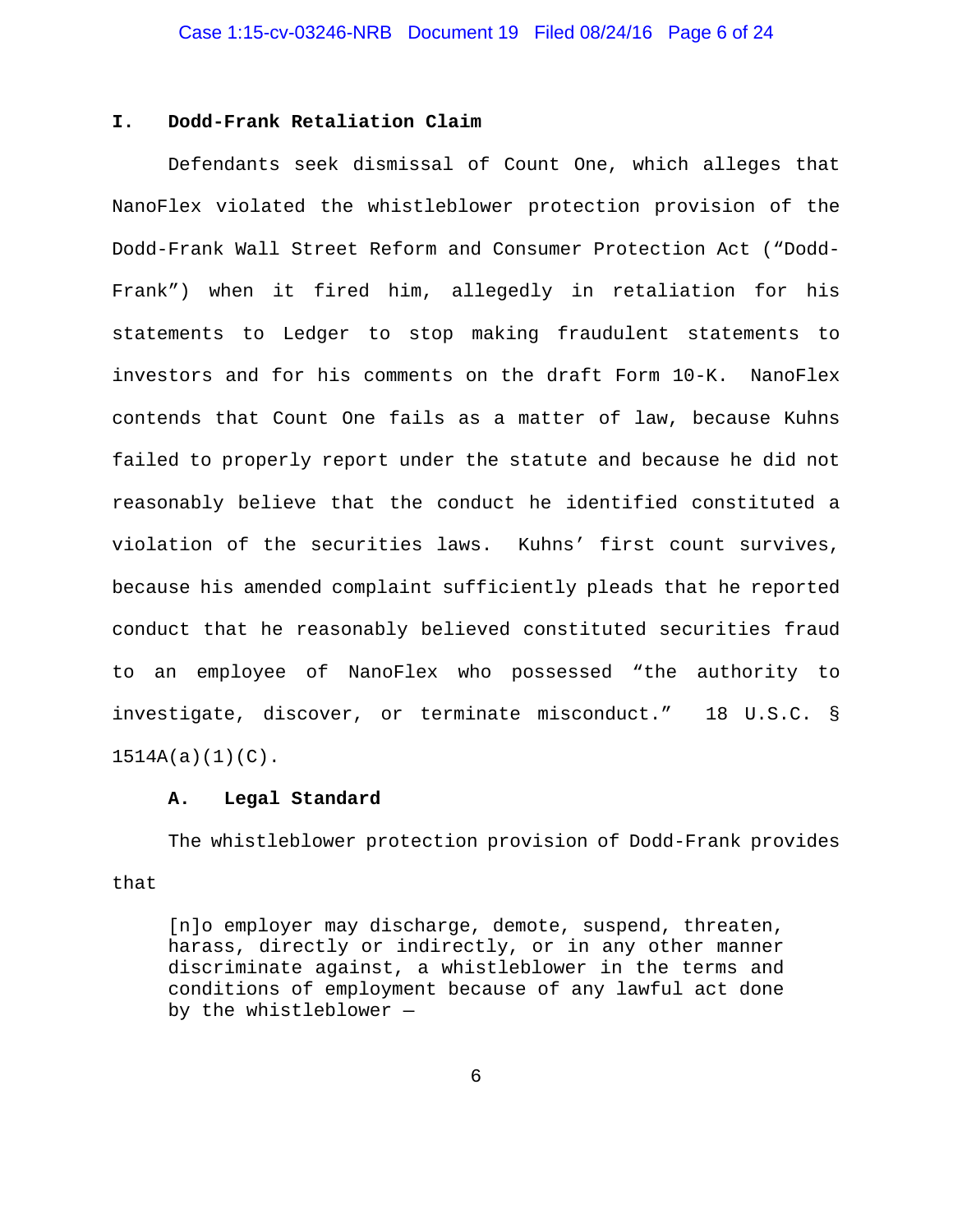Case 1:15-cv-03246-NRB Document 19 Filed 08/24/16 Page 7 of 24

- (i) in providing information to the [Securities and Exchange] Commission in accordance with this section;
- (ii) in initiating, testifying in, or assisting in any investigation or judicial or administrative action of the [Securities and Exchange] Commission based upon or related to such information; or
- (iii)in making disclosures that are required or protected under the Sarbanes-Oxley Act of 2002 (15 U.S.C. 7201 et seq.), this chapter, including section 78j-1(m) of this title, section 1513(e) of Title 18, and any other law, rule, or regulation subject to the jurisdiction of the Commission.

15 U.S.C. § 78u-6(h)(1)(A). The Sarbanes-Oxley Act of 2002, cross-referenced in Section 78u-6(h)(1)(A)(iii), prohibits retaliation against an employee because that employee reports to "a person with supervisory authority over the employee (or such other person working for the employer who has the authority to investigate, discover, or terminate misconduct)," 18 U.S.C. § 1514A(a)(1)(C), information he or she reasonably believes constitutes, inter alia, "any rule or regulation of the [Securities and Exchange Commission], or any provision of Federal law relating to fraud against shareholders." 18 U.S.C. § 1514A(a)(1).

### **B. Application**

Defendants argue that Kuhns did not report to a person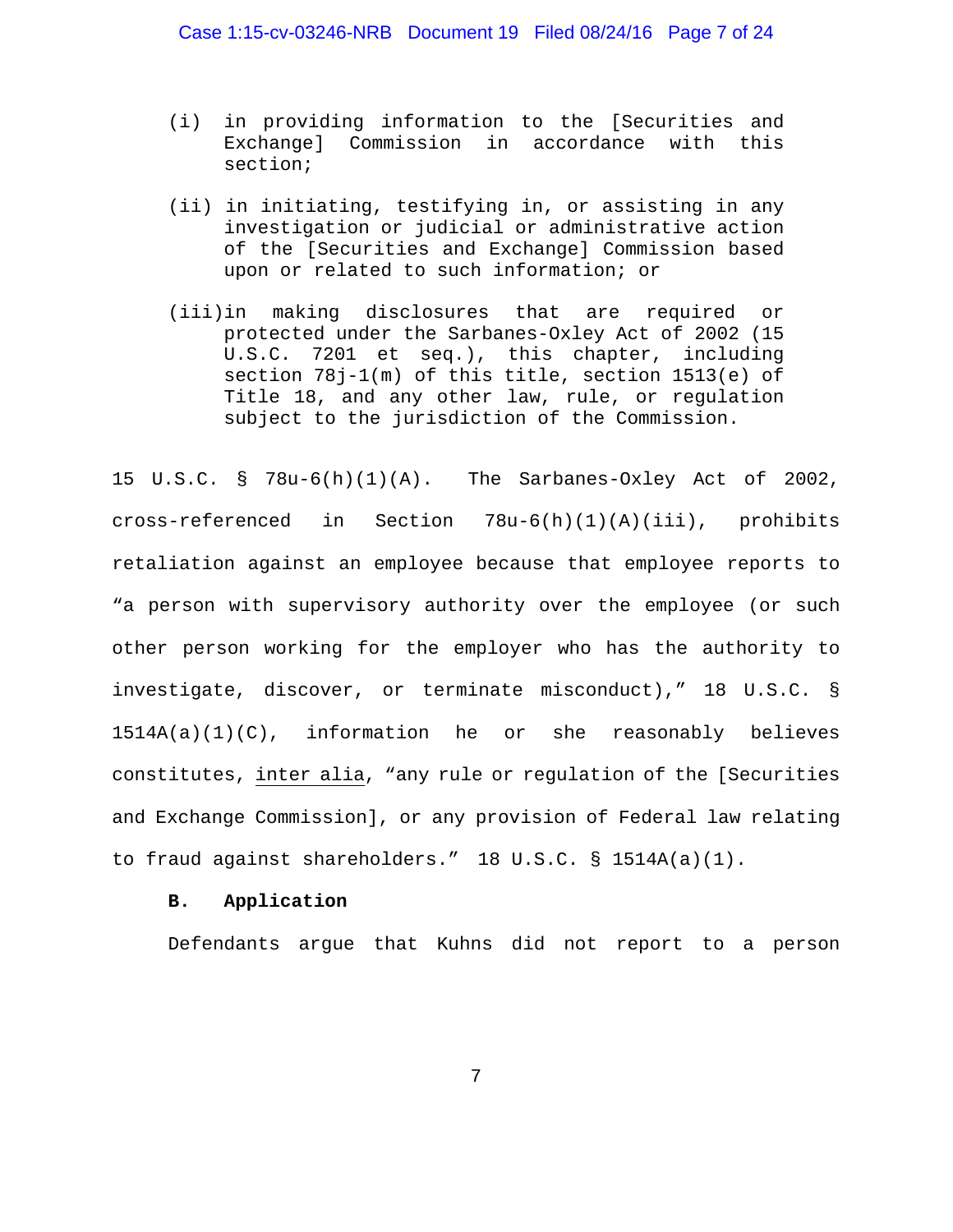# Case 1:15-cv-03246-NRB Document 19 Filed 08/24/16 Page 8 of 24

empowered "to investigate, discover, or terminate misconduct."1 18 U.S.C. § 1514A(a)(1)(C). Principally, they argue that an employee must report to someone more senior in the organization's hierarchy in order to seek protection under the anti-retaliation provision of Dodd-Frank. Their argument relies on the grammatical structure of the provision at issue: an employee is entitled to protection if he or she reports to "a person with supervisory authority over the employee (or such other person working for the employer who has the authority to investigate, discover, or terminate misconduct)." 18 U.S.C.  $\S$  1514A(a)(1)(C). Because the phrase Kuhns relies on appears in a parenthetical, defendants argue, it functions as an "explanatory phrase[] that narrow[s] in on the precise meaning of [the] prior more general phrase." Defs.' Reply Mem. of Law in Supp. of their Mot. to Dismiss Portions of the Amended Compl. ("Defs.' Reply") at 4 n.5 (internal quotation marks omitted). Therefore, the phrase "(or such other person

í

 $1$  In their initial memorandum of law in support of their motion to dismiss, defendants argued that Kuhns did not properly report, because he did not provide any information to the Securities and Exchange Commission and Dodd-Frank forbids retaliation against "whistleblower[s]," 15 U.S.C. § 78u-6(h)(1)(A), where "whistleblower" is defined as "any individual who provides . . . information relating to a violation of the securities laws to the [Securities and Exchange] Commission." 15 U.S.C. § 78u-6(a)(6). However, after the filing of defendants' opening brief, the Second Circuit issued its opinion in Berman v. Neo@Ogilvy LLC, in which it held that an employee who, prior to the alleged retaliation of his employer, reported to his employer alone did not thereby forfeit his ability to pursue a Dodd-Frank anti-retaliation suit. 801 F.3d 145, 155 (2d Cir. 2015). Therefore, binding precedent forecloses defendants' opening argument.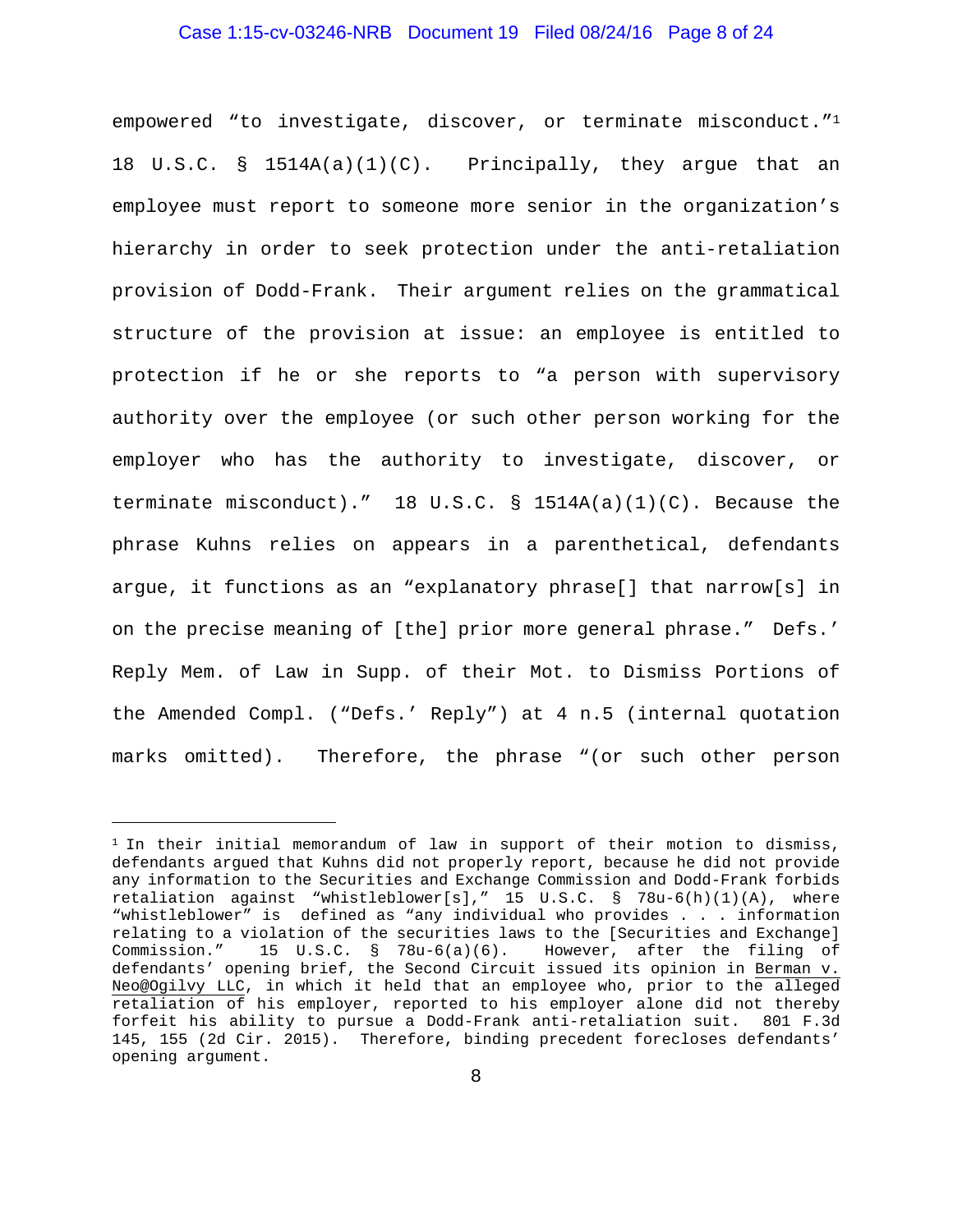# Case 1:15-cv-03246-NRB Document 19 Filed 08/24/16 Page 9 of 24

working for the employer who has the authority to investigate, discover, or terminate misconduct)" limits "a person with supervisory authority over the employee," and Kuhns must report to an employee senior to him to receive protection under the provision.

Such a reading of the statute is untenable. "Statutory analysis necessarily begins with the plain meaning of a law's text and, absent ambiguity, will generally end there." Dobrova v. Holder, 607 F.3d 297, 301 (2d Cir. 2010) (alteration and internal quotation marks omitted). Here, the two relevant phrases, "a person with supervisory authority over the employee" and "such other person working for the employer who has the authority to investigate, discover, or terminate misconduct," are separated by "or," and "[c]anons of construction indicate that terms connected in the disjunctive in this manner be given separate meanings." Garcia v. United States, 469 U.S. 70, 73, (1984); see also United States v. Woods, 134 S. Ct. 557, 566-67 (2013) (interpreting the statutory phrase "the value of any property (or the adjusted basis of any property)" and giving independent meaning to "the value of any property" and "the adjusted basis of any property"). While the use of parentheses may indicate an appositive, it does not do so here: the use of "such other person" indicates that the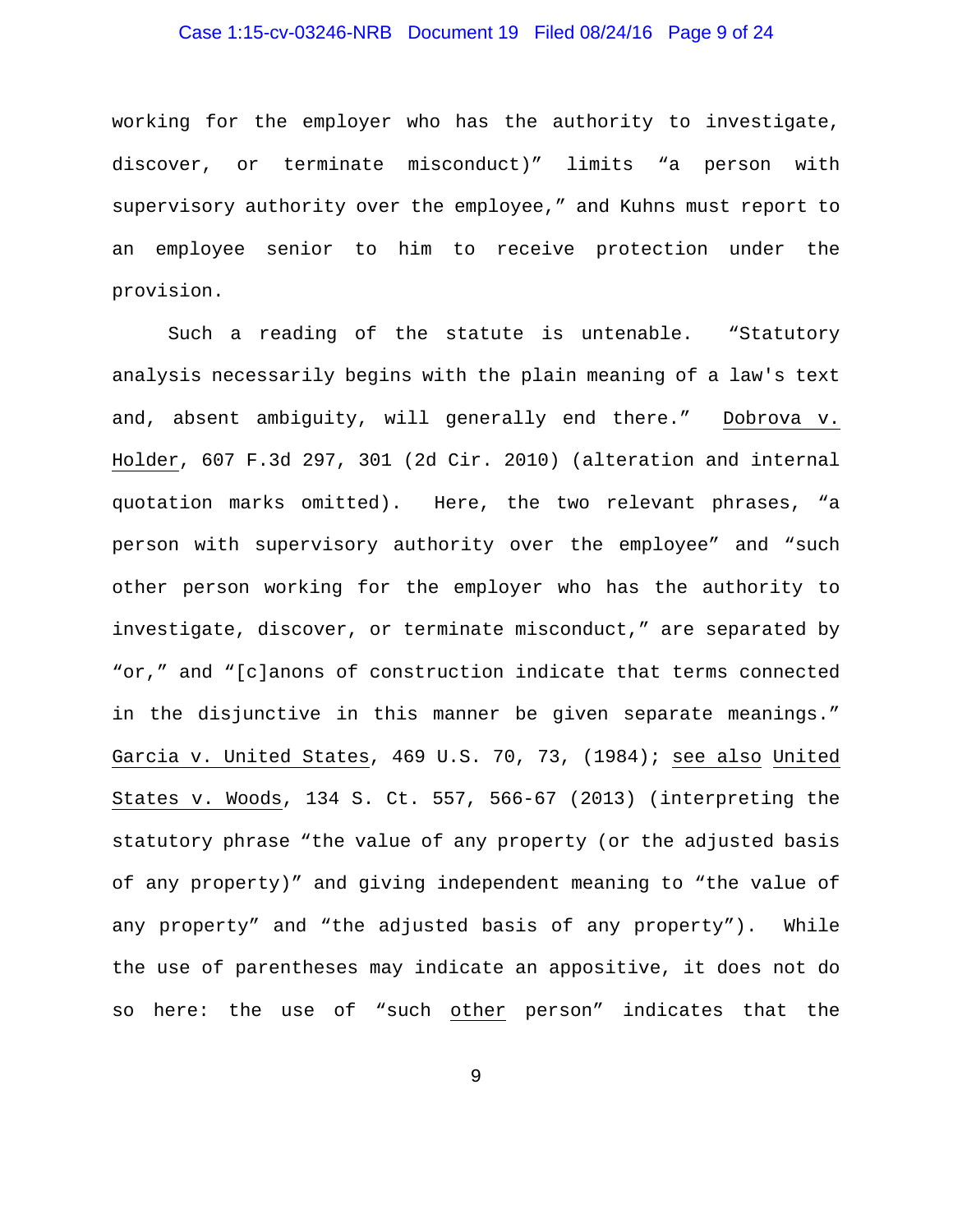# Case 1:15-cv-03246-NRB Document 19 Filed 08/24/16 Page 10 of 24

parentheses refers to someone other than "a person with supervisory authority over the employee."

Kuhns additionally argues that "such other person" must refer to "a specific authorized person, and not to any person at all." Defs.' Reply at 4 (emphasis in original). We agree, but not because, as defendants argue, the phrase appears in a parenthetical modifying the remainder of the provision, but rather because "such other person" is expressly so limited: it must be someone with "the authority to investigate, discover, or terminate misconduct." 18 U.S.C. § 1514A(a)(1)(C). Relatedly, defendants contend that the use of "misconduct" without an article indicates that "such other person" must have the power to investigate, discover, or terminate all misconduct. Again, we agree, but do not see how this argument adds anything to the analysis: defendants have provided no reason to think that the co-CEO is not such a person. Therefore, Ledger qualifies as "such other person working for the employer who has the authority to investigate, discover, or terminate misconduct."  $18$  U.S.C. §  $1514A(a)(1)(C)$ .

Defendants further contend that the amended complaint does not properly allege that Kuhns reasonably believed that Ledger's conduct constituted securities fraud. Section 1514A protects reporting employees that "reasonably believe[]" that the conduct he or she reports "constitutes a violation of . . . any rule or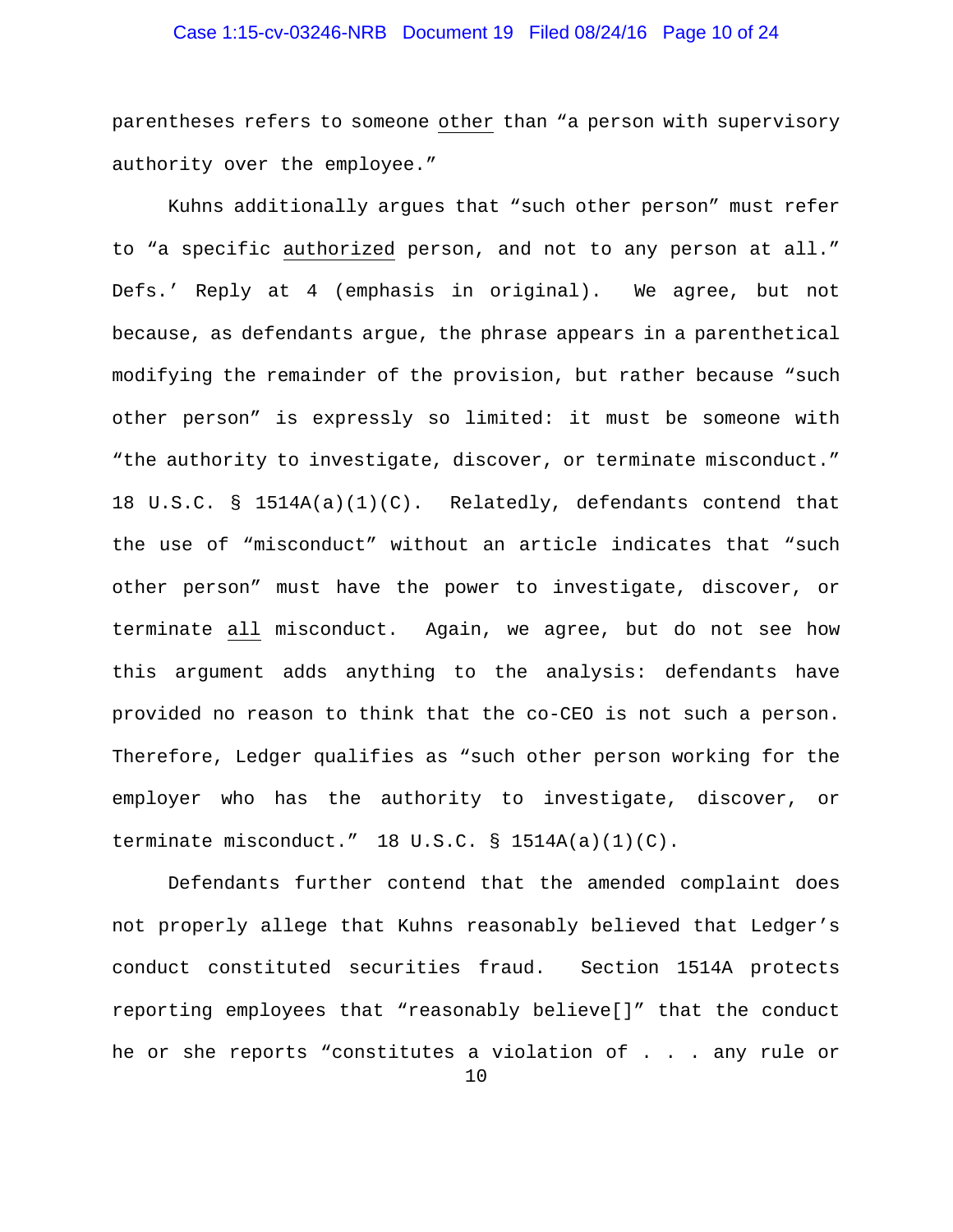### Case 1:15-cv-03246-NRB Document 19 Filed 08/24/16 Page 11 of 24

regulation of the [SEC], or any provision of Federal law relating to fraud against shareholders." 18 U.S.C. § 1514A(a)(1). "A reasonable belief contains both subjective and objective components." Nielsen v. AECOM Tech. Corp., 762 F.3d 214, 221 (2d Cir. 2014). "The objective prong of the reasonable belief test focuses on the basis of knowledge available to a reasonable person in the circumstances with the employee's training and experience." Id. (internal quotation marks omitted). Defendants argue that Kuhns' comment on the draft Form 10-K that "[t]he manner in which we are offering our securities could engender an inquiry from the regulators," Am. Compl. ¶ 26, fails to allege a reasonable and subjective belief because it does not refer to any particular violations of law, but only actions that would draw regulator scrutiny.<sup>2</sup> See Defs.' Reply at 7; June 23, 2016 Tr. at  $23:21-24:4$ . This argument is unavailing.

First, in arguing that the form of words used by Kuhns failed to identify the violation of law he believed Ledger had committed, defendants urge us, in sum and substance, to dismiss the Dodd-Frank claim unless Kuhns "definitively and specifically" alerted

i<br>I

 $2$  We do not consider defendants' argument, raised for the first time in a footnote in their reply brief, that Kuhns' comments on the draft Form 10-K cannot be a contributing factor in his termination. See Playboy Enters., Inc. v. Dumas, 960 F. Supp. 710, 720 n.7 (S.D.N.Y. 1997) ("Arguments made for the first time in a reply brief need not be considered by a court."), aff'd, 159 F.3d 1347 (2d Cir. 1998).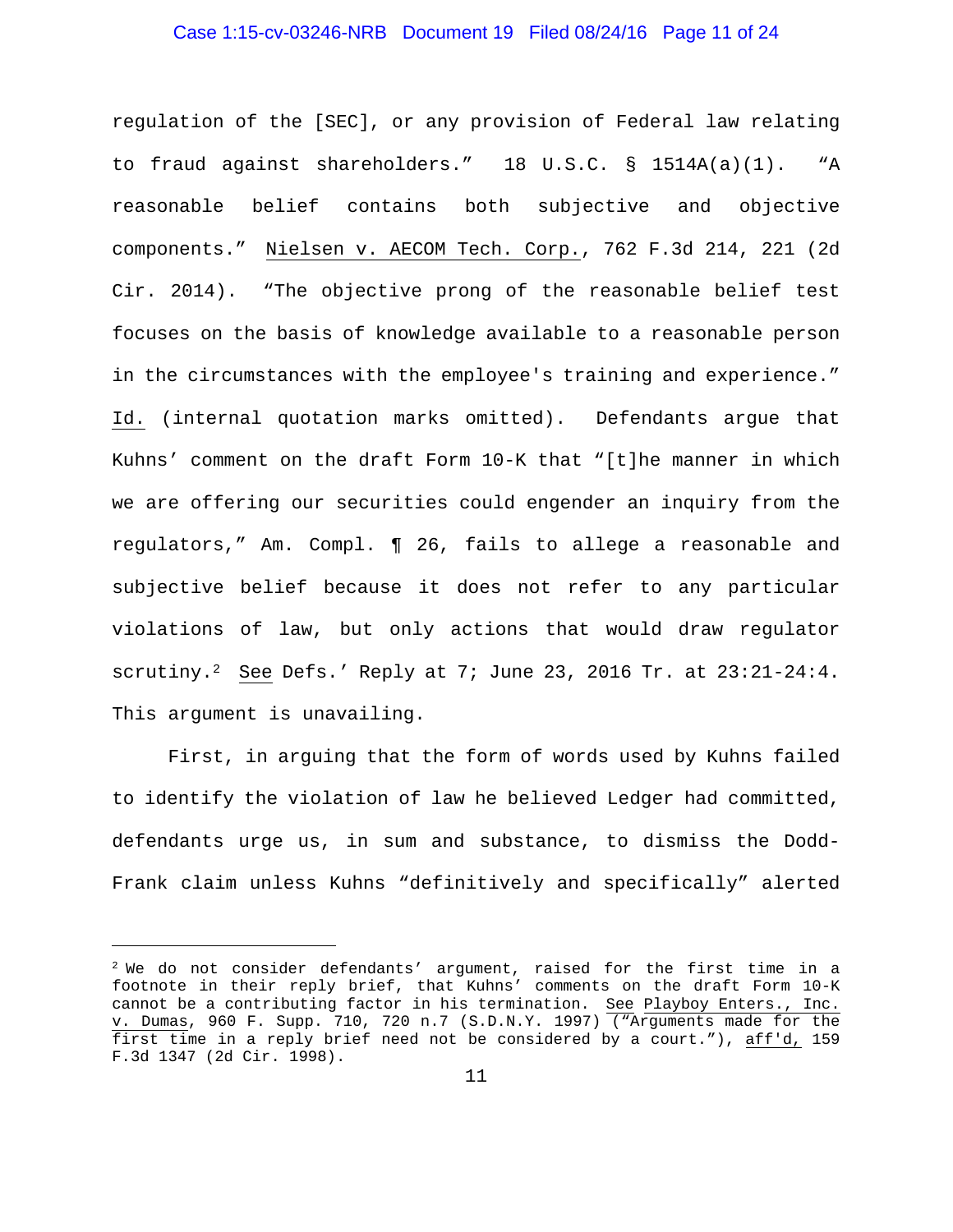# Case 1:15-cv-03246-NRB Document 19 Filed 08/24/16 Page 12 of 24

management that one of the varieties of fraud enumerated in Section 1514A had taken place. While an unpublished summary order adopted this standard, see Vodopia v. Koninklijke Philips Elecs., N.V., 398 F. App'x 659, 662–63 (2d Cir. 2010), the Second Circuit has subsequently rejected that test, and held that "relief pursuant to § 1514A turns on the reasonableness of the employee's belief that the conduct violated one of the enumerated provisions." Nielsen, 762 F.3d at 221 (emphasis in original).

12 Second, the comment that Kuhns provided on the draft Form 10-  $K - that$  "[t]he manner in which we are offering our securities could engender an inquiry from the regulators" and "[i]n that event, we would find it expensive and difficult to defend ourselves," Am. Compl. ¶ 26 — sufficiently alleges that Kuhns subjectively believed that defendants' conduct violated the securities laws, and such a belief is not unreasonable as a matter of law. Regarding Kuhns' subjective belief, while defendants argue that "[a]nything could engender such an inquiry," Defs.' Mem. of Law in Supp. of Their Mot. to Dismiss Portions of the Am. Compl. at 12 (emphasis in original), it is reasonable to interpret Kuhns' statement that "[t]he manner in which we are offering our securities could engender an inquiry from the regulators" as expressing a concern that this conduct would raise regulator interest because it is illegal. It is further reasonable to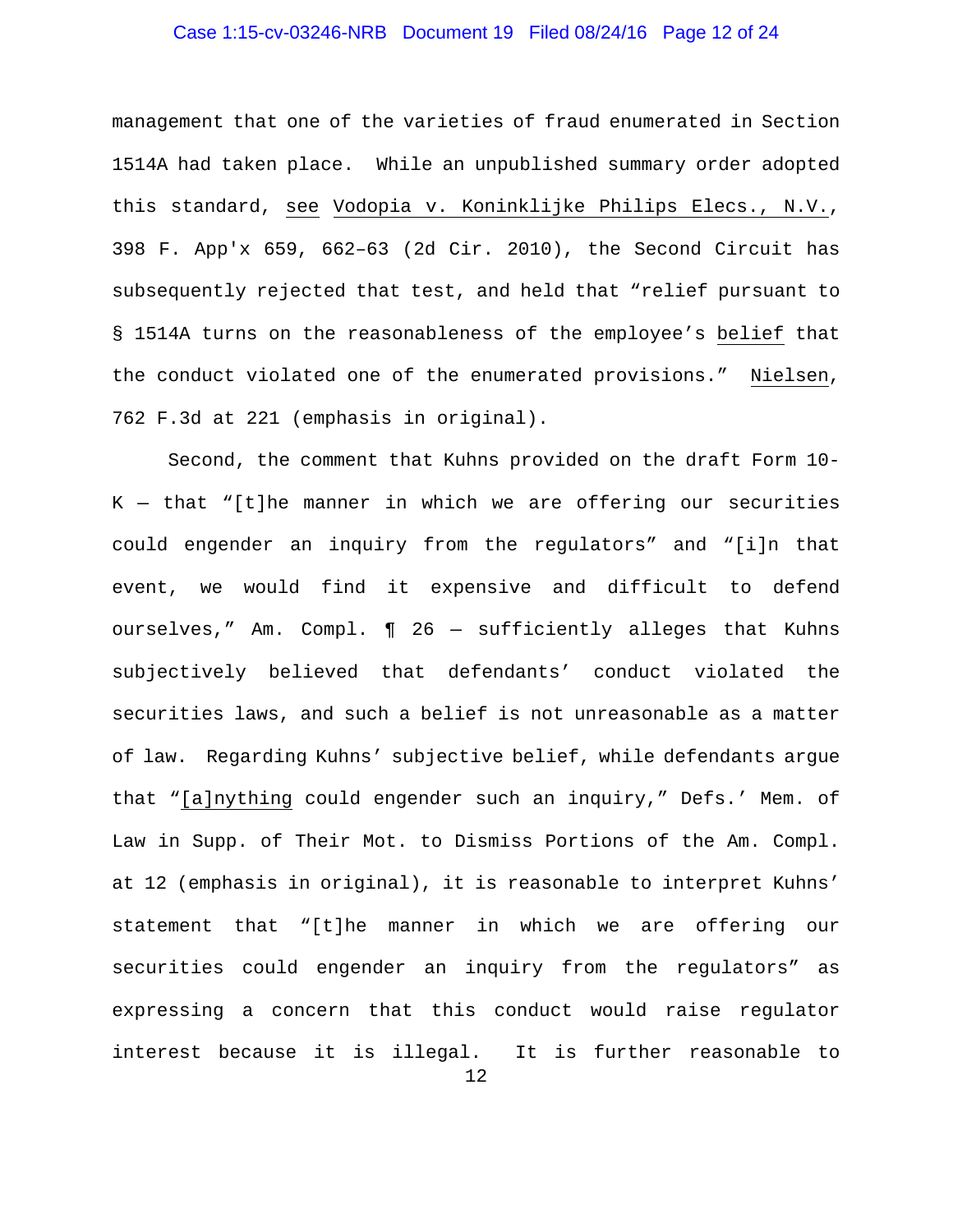# Case 1:15-cv-03246-NRB Document 19 Filed 08/24/16 Page 13 of 24

interpret the following sentence of Kuhns' comment, that "[i]n that event, we would find it expensive and difficult to defend ourselves," as expressing the belief that NanoFlex would find it difficult to defend itself because it had violated the law. Further, Kuhns has alleged an objective basis for a belief that defendants' conduct violated Section 10(b) of the Securities Exchange Act of 1934 (the "Exchange Act") and the Securities and Exchange Commission's Rule 10b-5, which "prohibit making any material misstatement or omission in connection with the purchase or sale of any security." Halliburton Co. v. Erica P. John Fund, Inc., 134 S. Ct. 2398, 2407 (2014). According to the amended complaint, Ledger lied to investors regarding the company's valuation and its prospects for listing on a national exchange. Such allegations are sufficient to survive a 12(b)(6) motion.

13 Finally, defendants do not address Kuhns' other statements relevant to this claim. Kuhns alleges that he "told Ledger on multiple occasions to cease his fraudulent behavior," Am. Compl. ¶ 12, which clearly sufficiently alleges a subjective belief that Ledger's actions constituted securities fraud, and we have already determined that Ledger's conduct provided an objective basis for Kuhns' belief. While defendants discount Kuhns' oral statements to Ledger, there is no requirement that the provision of information pursuant to Section 1514A must be in writing. See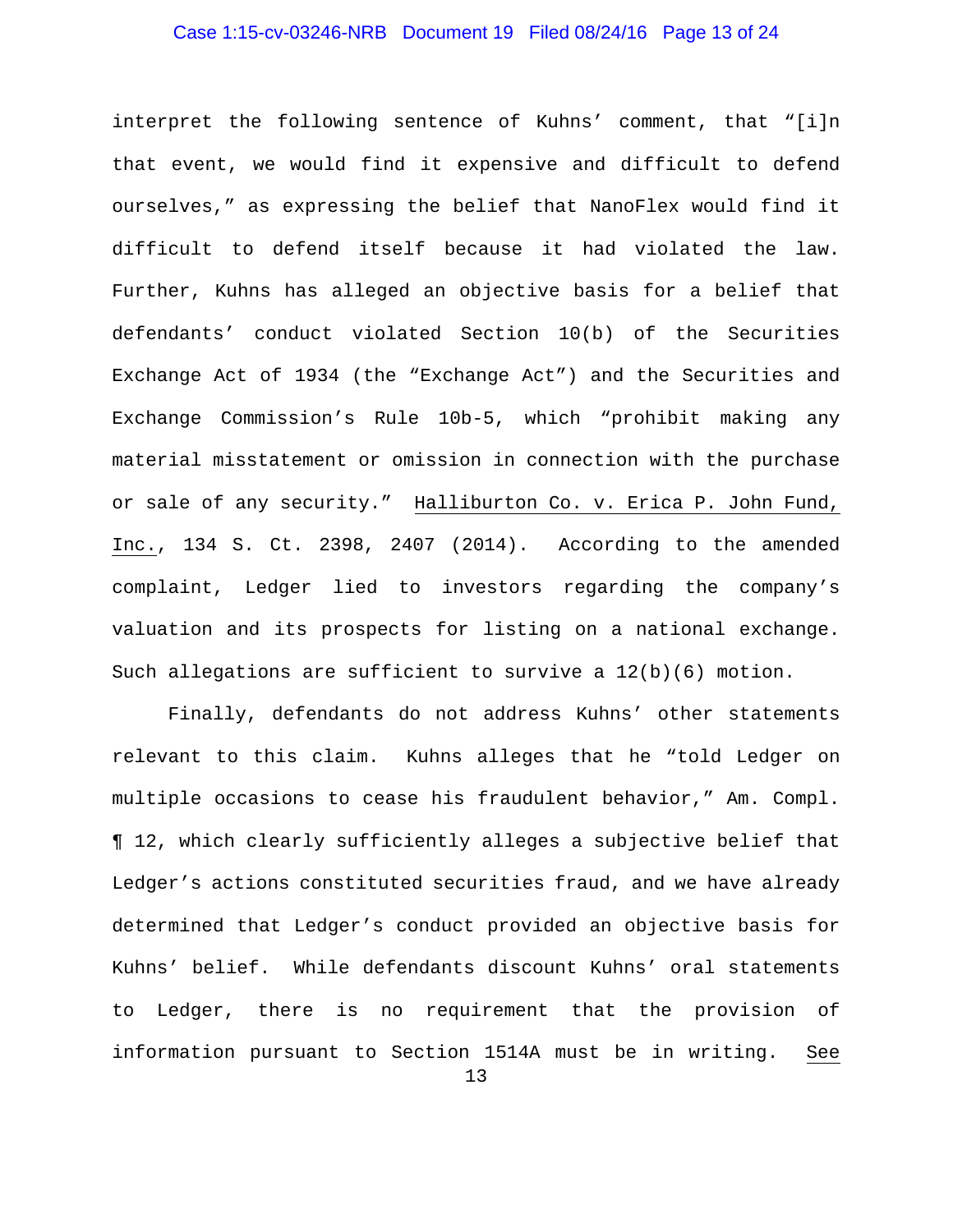### Case 1:15-cv-03246-NRB Document 19 Filed 08/24/16 Page 14 of 24

Leshinsky v. Telvent GIT, S.A., 942 F. Supp. 2d 432, 442, 444-48 (S.D.N.Y. 2013) (denying defendants' motion for summary judgment where oral statement regarding potential mail and wire fraud was objectively reasonable and plaintiff provided sufficient evidence of his subjective belief).

### **II. Control Person**

Defendants move for dismissal of Count Two of the amended complaint, which seeks to hold Foster jointly and severally liable for NanoFlex's alleged violation of the anti-retaliation provision of Dodd-Frank, as, they contend, Foster is not a "control person" as that term is defined. Defendants' motion to dismiss Count Two is granted.

### **A. Legal Standard**

Section 20(a) of the Exchange Act provides that:

[e]very person who, directly or indirectly, controls any person liable under any provision of this chapter or of any rule or regulation thereunder shall also be liable jointly and severally with and to the same extent as such controlled person to any person to whom such controlled person is liable . . . , unless the controlling person acted in good faith and did not directly or indirectly induce the act or acts constituting the violation or cause of action.

15 U.S.C. § 78t(a). "To state a claim of control person liability under § 20(a), a plaintiff must show (1) a primary violation by the controlled person, (2) control of the primary violator by the defendant, and (3) that the defendant was, in some meaningful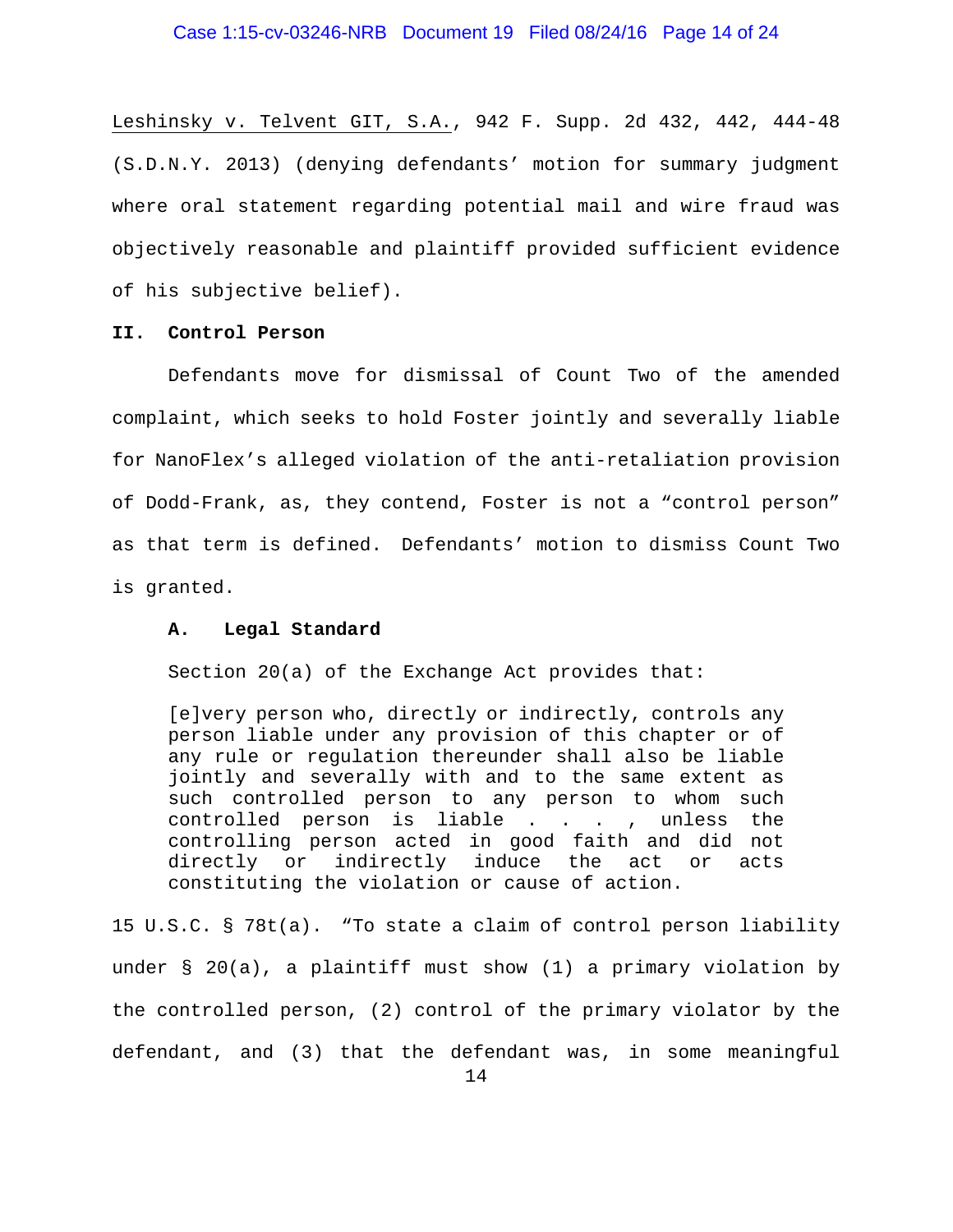# Case 1:15-cv-03246-NRB Document 19 Filed 08/24/16 Page 15 of 24

sense, a culpable participant in the controlled person's fraud." Carpenters Pension Trust Fund of St. Louis v. Barclays PLC, 750 F.3d 227, 236 (2d Cir. 2014) (internal quotation marks omitted).

 A person exercises control within the meaning of the statute when he or she "possesse[s] 'the power to direct or cause the direction of the management and policies of a person, whether through the ownership of voting securities, by contract, or otherwise.'" S.E.C. v. First Jersey Sec., Inc., 101 F.3d 1450, 1473 (2d Cir. 1996) (quoting 17 C.F.R. § 240.12b–2). Actual control, and not merely "power to influence managerial decisions" is required. In re BioScrip, Inc. Sec. Litig., 95 F. Supp. 3d 711, 740 (S.D.N.Y. 2015). "Typically, a control person is a parent corporation, the employer of the primary violator, or a director or officer of the primary violator corporation." Kalin v. Xanboo, Inc., 526 F. Supp. 2d 392, 404 (S.D.N.Y. 2007).

### **B. Application**

Kuhns has failed to allege that Foster actually controlled NanoFlex, and his Section 20(a) claim is therefore dismissed. In his amended complaint, Kuhns alleges that Foster owned 47% of NanoFlex's common stock, Am. Compl. ¶ 6 and that when Fasnacht called Kuhns and asked him to resign, he told Kuhns that he acted on behalf of "the shareholders," who found the SLS proposal "unacceptable." Am. Compl. ¶ 24. According to the amended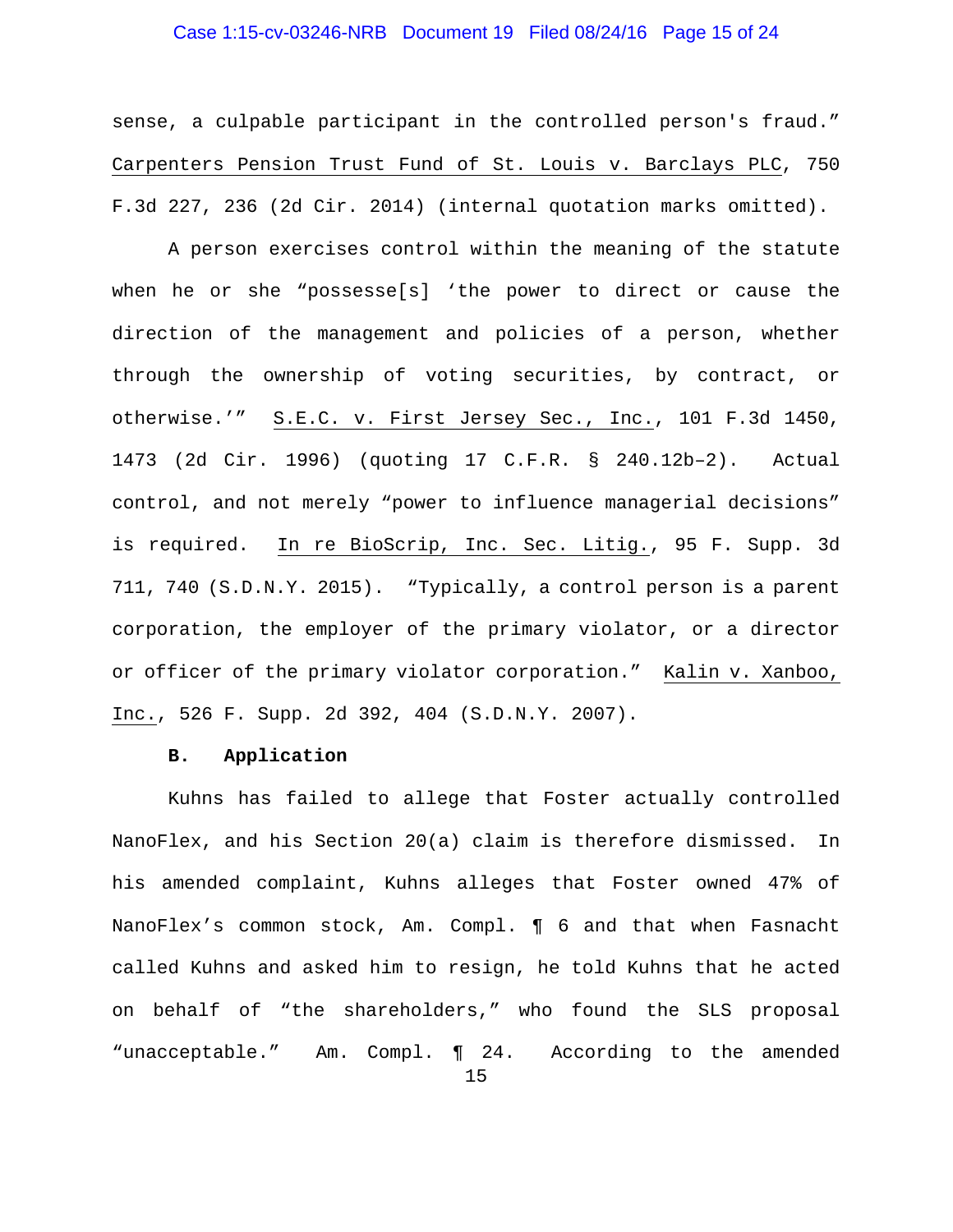# Case 1:15-cv-03246-NRB Document 19 Filed 08/24/16 Page 16 of 24

complaint, Fasnacht's reference to "the shareholders" clearly referred to Foster.3

Based on these allegations, Kuhns has failed to plead that Foster actually controlled, as opposed to substantially influenced, NanoFlex. While a firm's largest minority shareholder will no doubt exercise considerable sway over that entity, he or she does not have the formal ability to control a company, and a minority equity stake is insufficient to demonstrate actual control. See Silsby v. Icahn, 17 F. Supp. 3d 348, 371 (S.D.N.Y. 2014) (Section 20(a) claim dismissed against individual defendant who was allegedly controlled entity's largest shareholder).

The cases cited by Kuhns are distinguishable or inapposite. The court in Duncan v. Pencer held that plaintiff's allegations of control sufficed at the pleading stage where the complaint pleaded that the allegedly controlling defendants, in addition to owning stock in the allegedly controlled entity, but also held positions with that firm as officers or directors and had access to a significant amount of material non-public information. No. 94

i<br>I

 $3$  The remaining allegations regarding Foster are conclusory, see, e.g., id.  $\P$ 28 ("As the control shareholder in NanoFlex Power, defendant Foster directed and supported the fraudulent scheme implemented by Ledger and Fasnacht."); id. ("Both men no doubt alerted Foster that Kuhns was prepared to expose their fraudulent devices and Foster decided that his interests were better served with dishonest operators."); id. ("Given Foster's dominant, control position, Ledger and Fasnacht would never have acted unless Foster directed and approved their course of action."), and therefore "are not entitled to the assumption of truth." Ashcroft v. Iqbal, 556 U.S. 662, 679 (2009).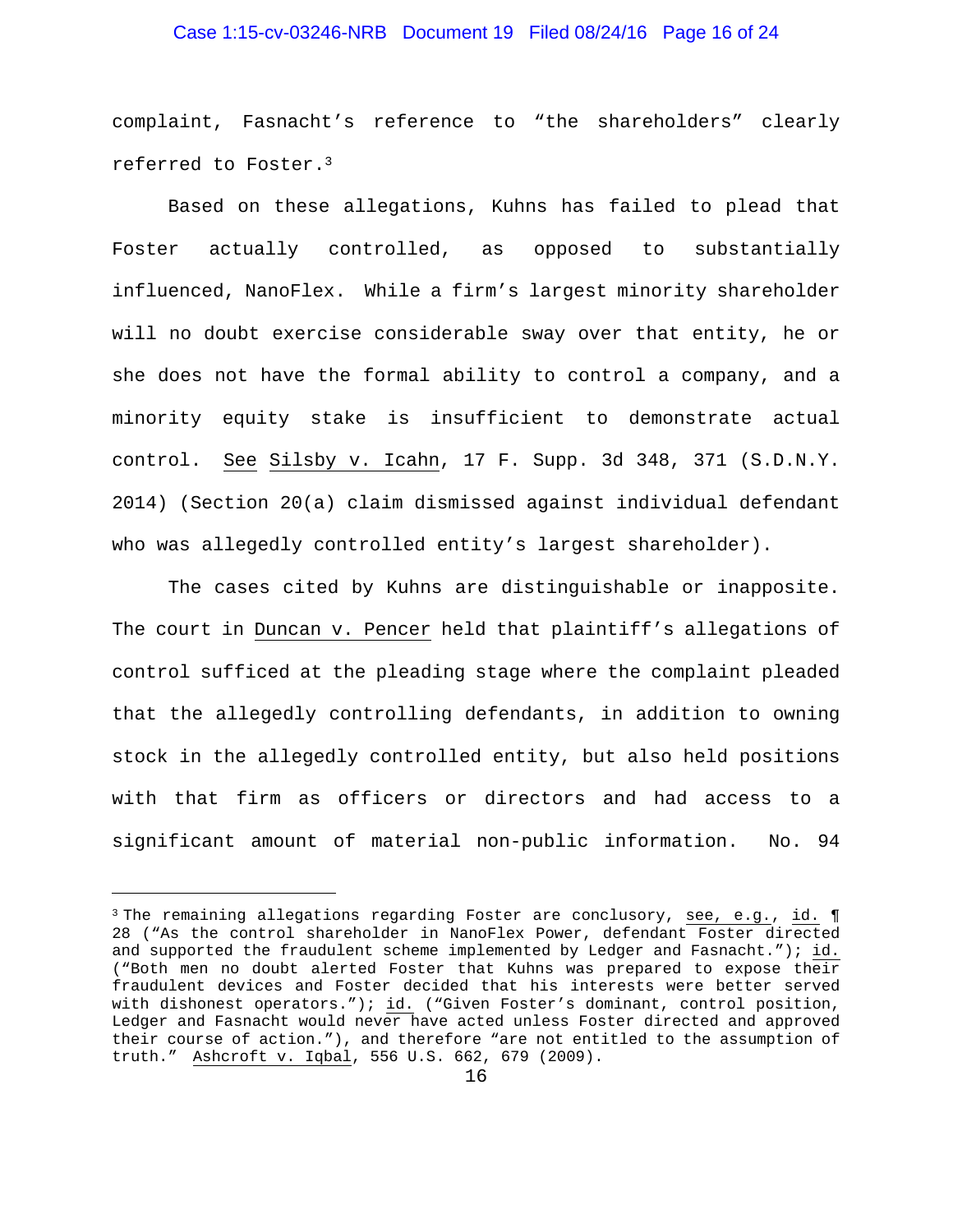# Case 1:15-cv-03246-NRB Document 19 Filed 08/24/16 Page 17 of 24

Civ. 321 (LAP), 1996 WL 19043, at \*18 (S.D.N.Y. Jan. 18, 1996). Kuhns does not allege that Foster served as a corporate officer or director, or that he had access to a comparable amount of material non-public information. The In re Parmalat Securities Litigation Court found actual control sufficiently alleged where the allegedly controlling entities owned 99.6% or 100% of the allegedly controlled entities, 376 F. Supp. 2d 472, 516 (S.D.N.Y. 2005), figures that obviously represent a majority stake. Finally, Kuhns' citation to In re Global Crossing, Ltd. Securities Litigation for the proposition that "even if the specific facts alleged by plaintiffs, taken alone, would not be enough to establish actual control . . . , dismissal is improper as long as it is at least plausible that plaintiff could develop some set of facts that would pass muster, No. 02 CIV. 910 (GEL), 2005 WL 2990646, at \*8 (S.D.N.Y. Nov. 7, 2005) (emphasis in original), is unavailing, as that court relied on the Second Circuit's then-binding decision in Twombly v. Bell Atlantic Corp., 425 F.3d 99 (2d Cir. 2005), a case that the Supreme Court subsequently overruled, see Bell Atl. Corp. v. Twombly, 550 U.S. 544 (2007).

# **III. Wrongful Interference with Contract**

Defendants seek dismissal of Count Five, which alleges wrongful interference with contract, against Foster on the grounds that he cannot be held liable simply for voting his shares. Count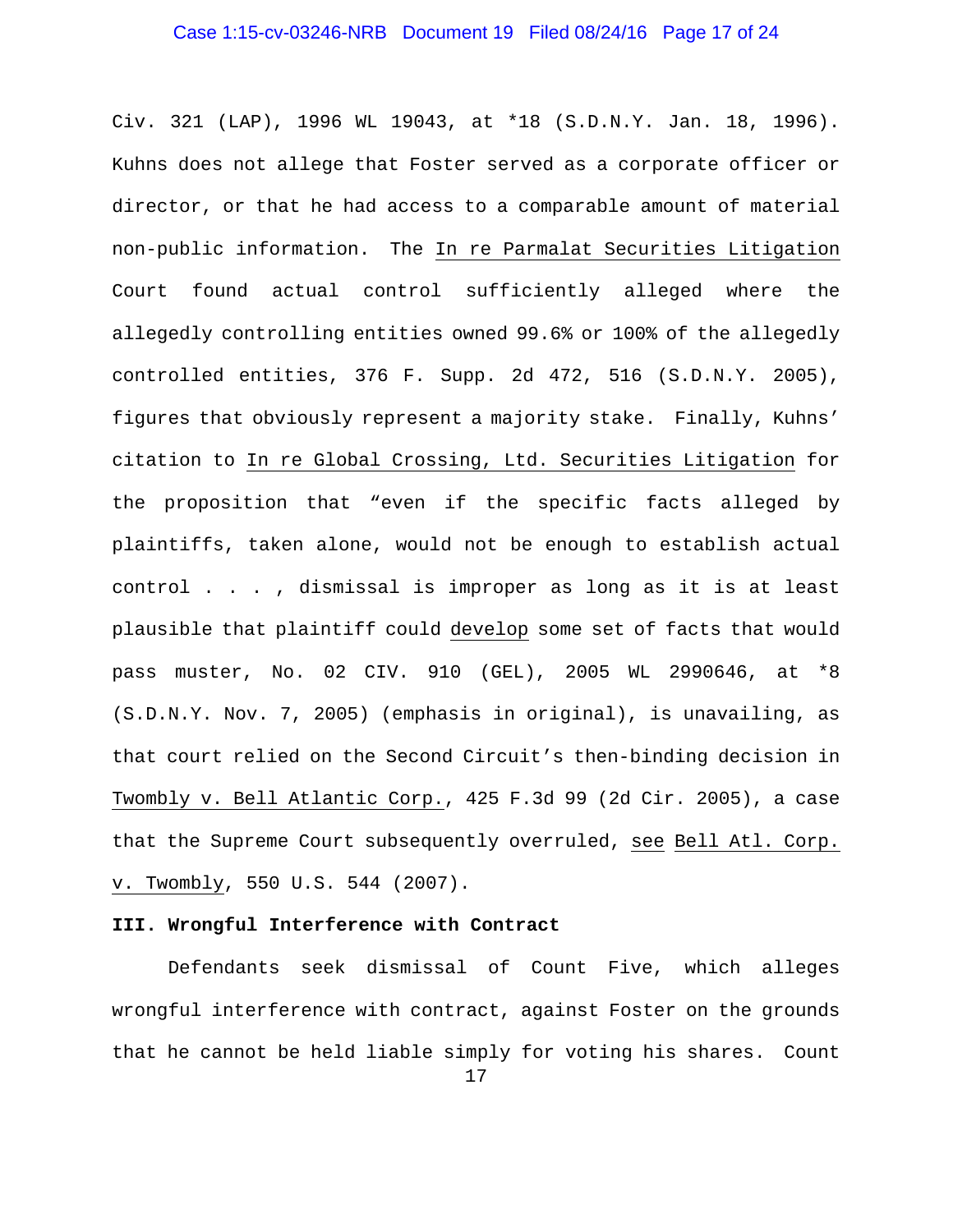Five is dismissed against Foster.

### **A. Legal Standard**

"Tortious interference with contract requires the existence of a valid contract between the plaintiff and a third party, defendant's knowledge of that contract, defendant's intentional procurement of the third-party's breach of the contract without justification, actual breach of the contract, and damages resulting therefrom." Lama Holding Co. v. Smith Barney Inc., 88 N.Y.2d 413, 424, 668 N.E.2d 1370, 1375 (1996). "In response to such a claim, a defendant may raise the economic interest defense — that it acted to protect its own legal or financial stake in the breaching party's business." White Plains Coat & Apron Co. v. Cintas Corp., 8 N.Y.3d 422, 426, 867 N.E.2d 381, 383 (2007). A plaintiff can overcome this defense by "a showing of malice or illegality." Foster v. Churchill, 87 N.Y.2d 744, 750, 665 N.E.2d 153, 156 (1996).

# **B. Application**

Foster has established the economic interest defense, and Kuhns has not shown that Foster acted with malice or through illegal means. Kuhns himself alleges that Foster owns 47% of the outstanding shares of NanoFlex, giving him a significant interest in the management of the company. See IMG Fragrance Brands, LLC v. Houbigant, Inc., 679 F. Supp. 2d 395, 406 (S.D.N.Y. 2009)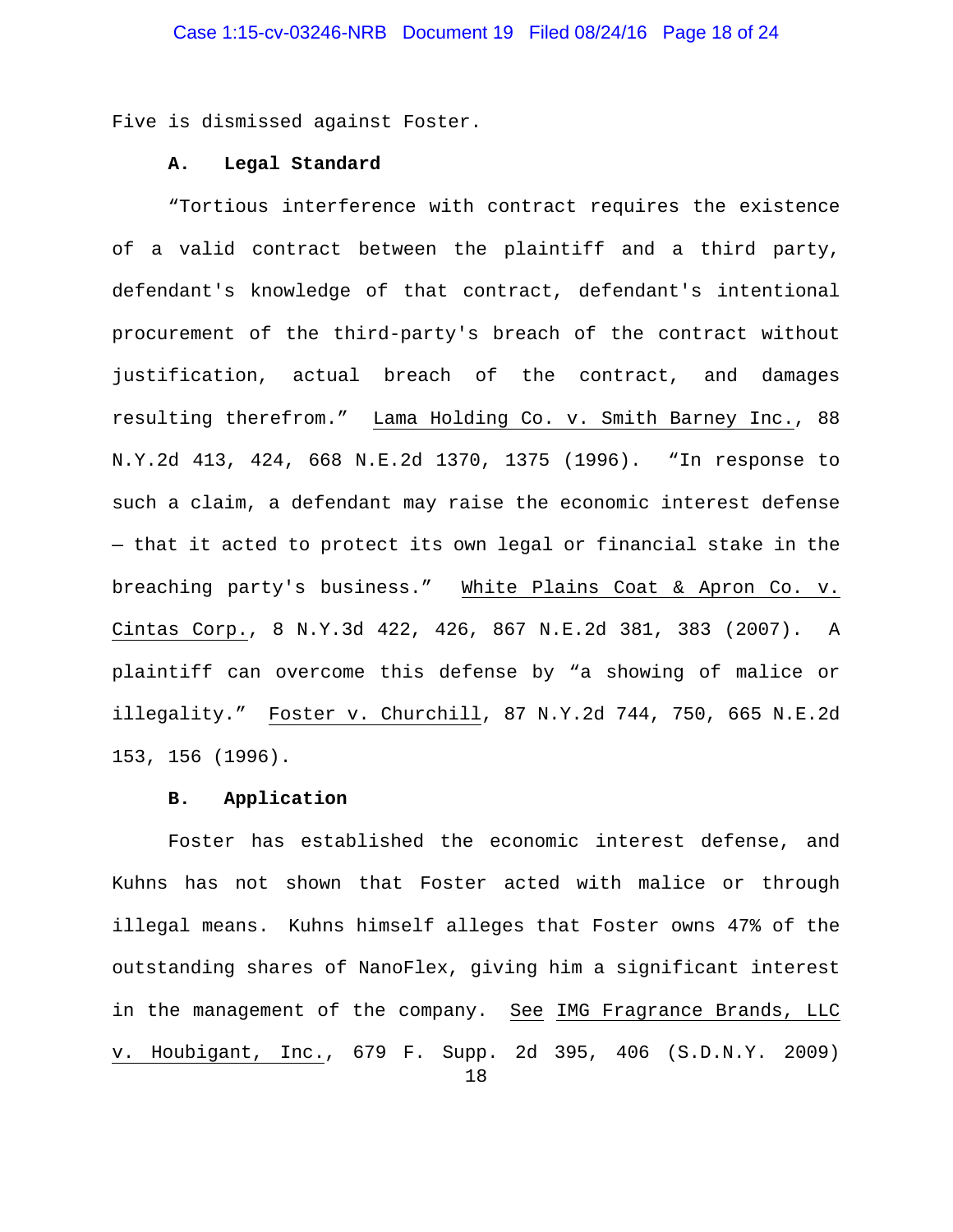# Case 1:15-cv-03246-NRB Document 19 Filed 08/24/16 Page 19 of 24

(private equity funds with significant stake in parent company of allegedly breaching counter-claim defendant privileged to interfere with contract absent allegations of malice, fraud, or illegality); see also White Plains Coat & Apron Co., 8 N.Y.3d at 426, 867 N.E.2d at 383 (defendants who are "significant stockholders in the breaching party's business" may raise the economic interest defense). With respect to malice, Kuhns himself pleads that maintaining the value of his shares motivated Foster, rendering Kuhns conclusory allegation of malice, see Am. Compl. ¶ 54 ("Foster . . . with malice towards Kuhns interfered" with the Employment Contract.), implausible. See Morrison v. Frank, 81 N.Y.S. 2d 743, 744 (Sup. Ct. 1948) ("The averment that defendant's acts were motivated solely by an intent to benefit himself negatives the allegation of malice."). With respect to illegal means, Kuhns' non-conclusory facts regarding Foster's participation in the alleged scheme amount to an allegation that Fasnacht sought Kuhns' removal on behalf of "the shareholders," who found the SLS Holdings proposal unacceptable, that Foster never sought Kuhns' perspective on the disputes that arose with Ledger and Fasnacht, id. ¶ 28, and that Foster voted his shares in favor of Kuhns' termination. These allegations clearly do not permit an inference that Foster had any involvement in an allegedly retaliatory scheme undertaken by Ledger and Fasnacht. To be sure,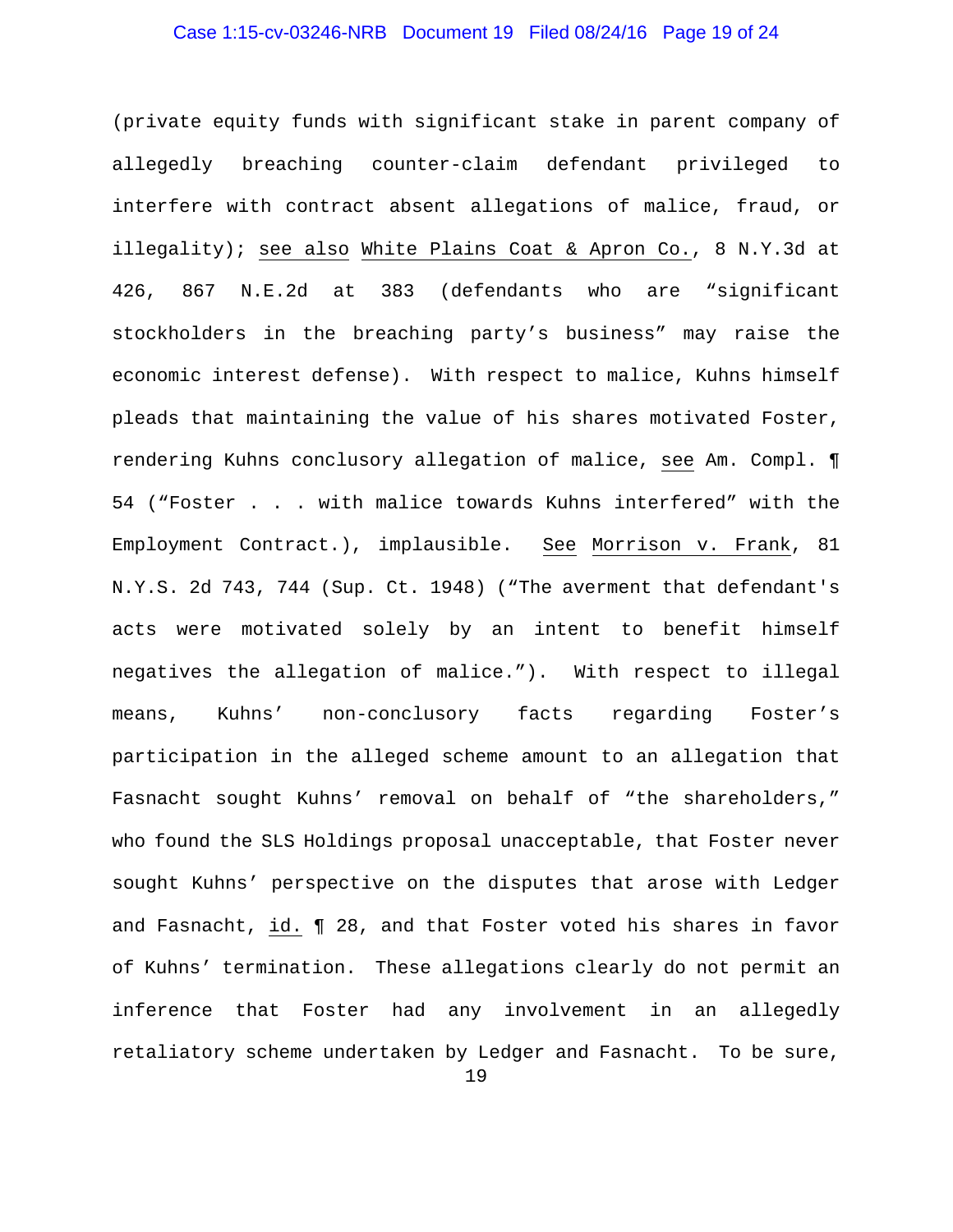# Case 1:15-cv-03246-NRB Document 19 Filed 08/24/16 Page 20 of 24

it is unlikely that Ledger and Fasnacht would take a significant action such as seeking the removal of NanoFlex's co-CEO and Executive Chairman without speaking to a shareholder with as large a stake as Foster. However, allegations of Foster's displeasure with the SLS Proposal and the manager who obtained it, and his decision to vote his shares in favor of his removal, do not make it plausible that he conspired with Ledger and Fasnacht to remove Kuhns as part of a fraudulent scheme to inflate the value of his shares.

### **IV. Breach of Fiduciary Duty**

Defendants seek dismissal of Count Six, which alleges that Ledger and Fasnacht breached their fiduciary duties by allegedly making false statements to shareholders in connection with obtaining written consents to remove Kuhns as a director, on the grounds that this claim must be brought derivatively. As Kuhns' fiduciary duty claim is unquestionably direct, defendants' motion is denied with respect to Count Six.

### **A. Legal Standard**

"Corporate directors and officers owe a fiduciary obligation to the corporation and its shareholders and must act in good faith and in the best interest of the corporation." Cohen v. Hattaway, 595 So. 2d 105, 107 (Fla. Dist. Ct. App. 1992). A plaintiff alleging a breach of fiduciary duty must plead that the defendant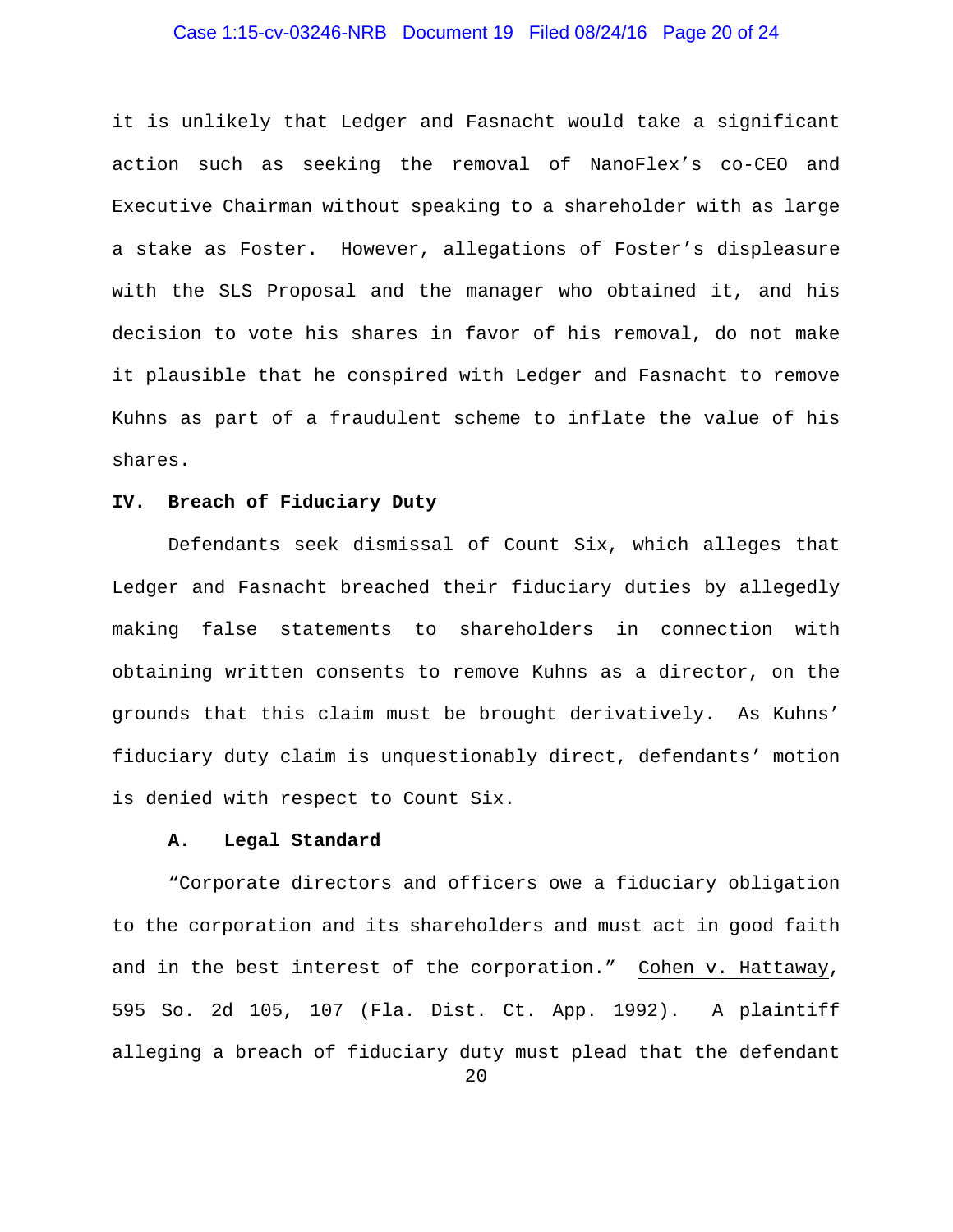### Case 1:15-cv-03246-NRB Document 19 Filed 08/24/16 Page 21 of 24

owed plaintiff a fiduciary duty that defendant breached and, in doing so, that defendant proximately caused plaintiff's damages. Gracey v. Eaker, 837 So. 2d 348, 353 (Fla. 2002). "[W]hether a stockholder's claim is derivative or direct . . . must turn solely on the following questions: (1) who suffered the alleged harm (the corporation or the suing stockholders, individually); and (2) who would receive the benefit of any recovery or other remedy (the corporation or the stockholders, individually)?" Tooley v. Donaldson, Lufkin & Jenrette, Inc., 845 A.2d 1031, 1033 (Del. 2004).4

### **B. Application**

i<br>I

Defendants do not dispute that Kuhns is a shareholder, or that making false statements to the shareholders would qualify as a breach of their fiduciary duties. Rather, they contend that because Ledger and Fasnacht owe fiduciary duties to the company and its shareholders, and not to Kuhns individually, and because he seeks an injunction against the use of the written shareholder consents, he cannot pursue this claim as a direct action. Defendants are wrong.

<sup>&</sup>lt;sup>4</sup> While Florida law governs the fiduciary duties owed by directors to the company and its shareholders, "[t]he Florida courts have relied upon Delaware corporate law to establish their own corporate doctrines" and so "[w]e rely with confidence upon Delaware law to construe Florida corporate law." Int'l Ins. v. Johns, 874 F.2d 1447, 1459 n.22 (11th Cir. 1989).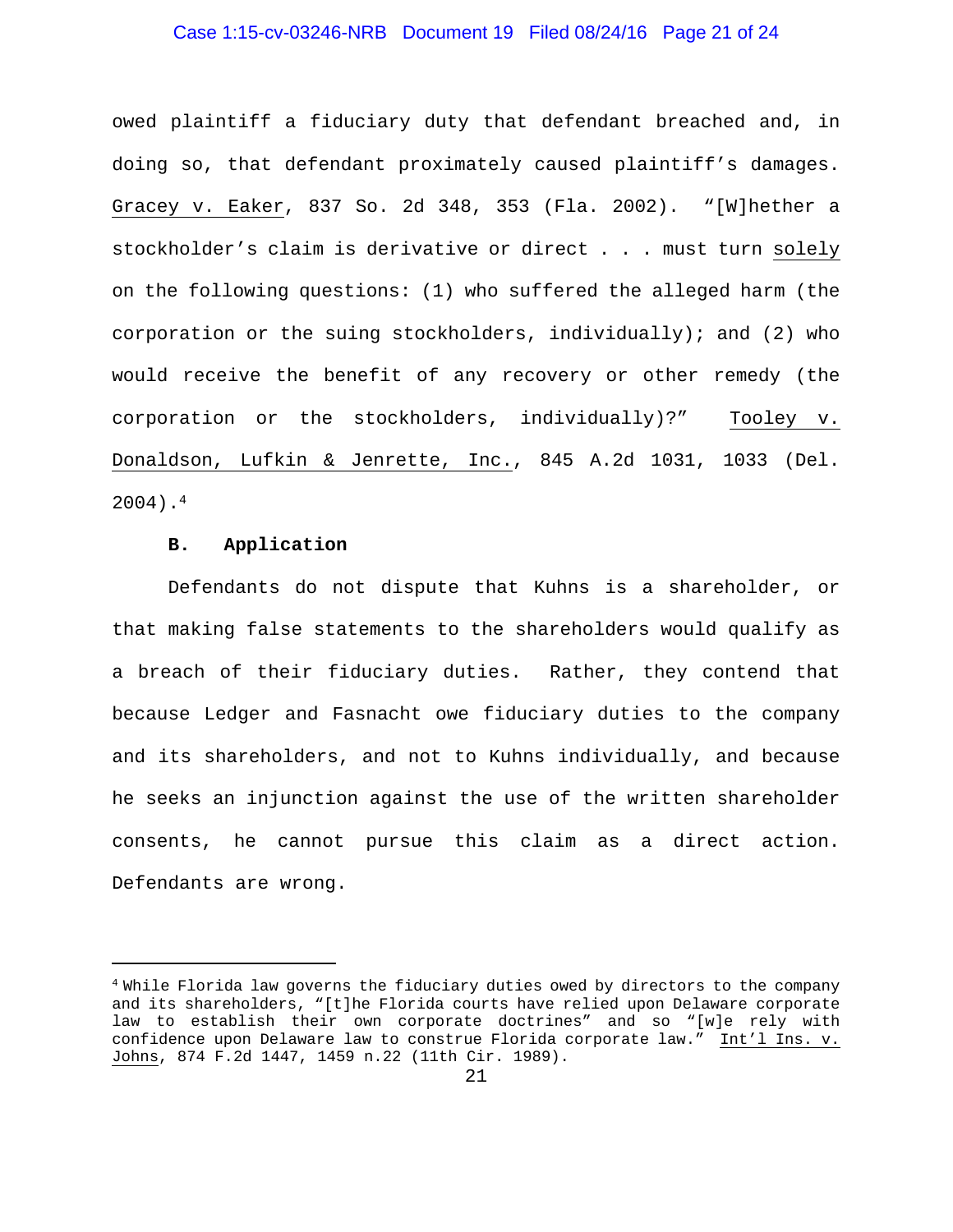# Case 1:15-cv-03246-NRB Document 19 Filed 08/24/16 Page 22 of 24

Kuhns alleges a duty of disclosure violation that "impaired the stockholders' right to cast an informed vote," and such claims are direct. In re J.P. Morgan Chase & Co. S'holder Litig., 906 A.2d 766, 772 (Del. 2006). Further, the relief requested — the invalidation of the written consents — is not derivative, as it vindicates the right of shareholders to an informed vote. See Portnoy v. Cryo-Cell Int'l, Inc., 940 A.2d 43, 82 (Del. Ch. 2008) (invalidation of a director election on the basis of violation of duty to disclose is "the remedy that best vindicates the interests of [the company's] stockholders" (emphasis added)). Therefore, defendants' motion to dismiss Count Six is denied.

#### **V. Declaratory Judgment**

Finally, defendants seek dismissal of Count Seven, which seeks a declaratory judgment that Kuhns was not properly terminated as a director, because, they contend, such relief is duplicative of other relief sought in this litigation. Count Seven is dismissed.

### **A. Legal Standard**

"In a case of actual controversy within its jurisdiction ... any court of the United States ... may declare the rights and other legal relations of any interested party seeking such declaration, whether or not further relief is or could be sought." 28 U.S.C. § 2201(a). In determining whether exercise jurisdiction over an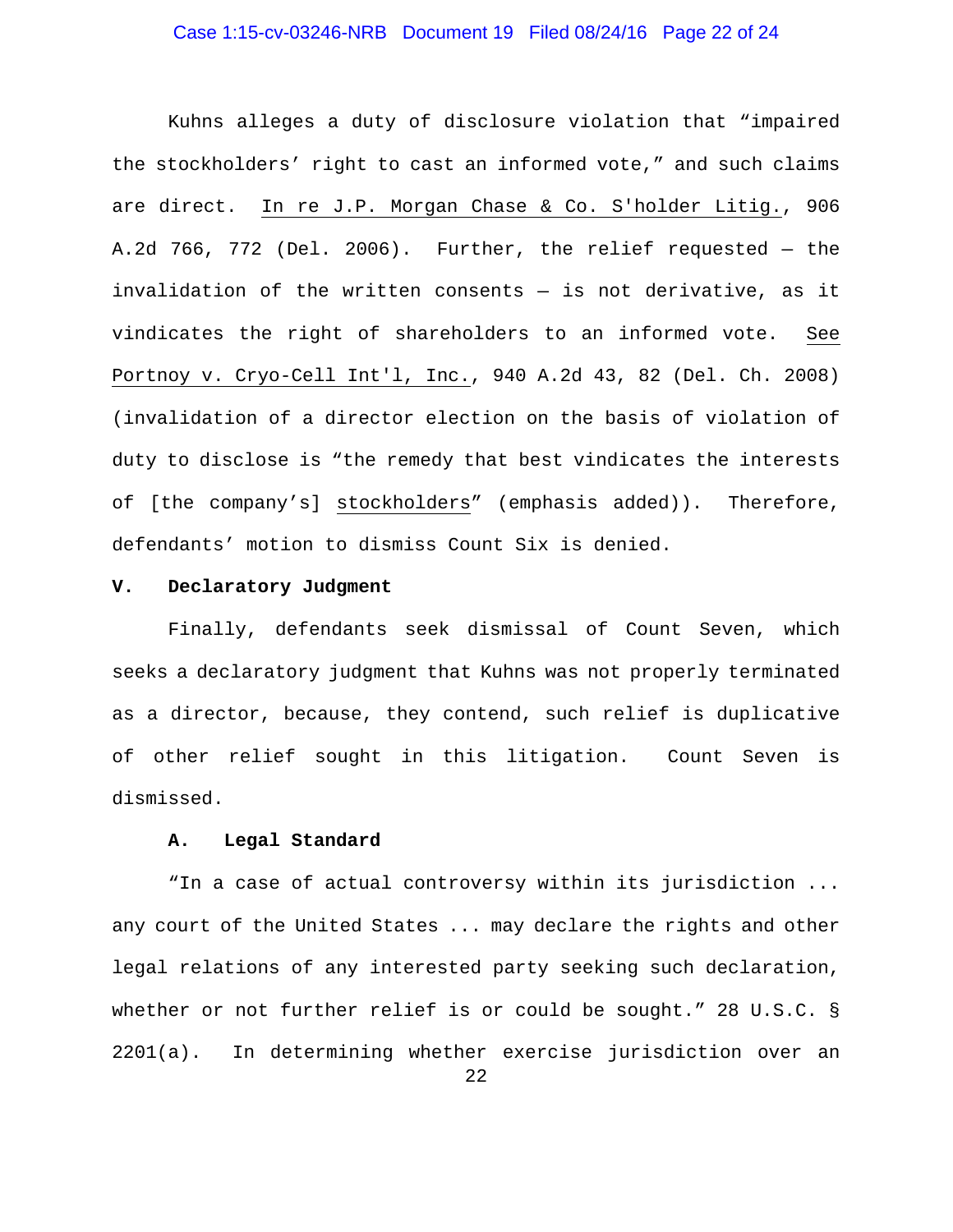# Case 1:15-cv-03246-NRB Document 19 Filed 08/24/16 Page 23 of 24

action for declaratory relief, a district court should analyze "(1) whether the judgment will serve a useful purpose in clarifying or settling the legal issues involved; and (2) whether a judgment would finalize the controversy and offer relief from uncertainty." Dow Jones & Co. v. Harrods Ltd., 346 F.3d 357, 359 (2d Cir. 2003). In addition, we may also consider, inter alia, "whether there is a better or more effective remedy." Id. at 360. "[D]ismissal [of a declaratory judgment action] is warranted where . . . the declaratory relief [plaintiff] seeks is duplicative of his other causes of action." Catalano v. BMW of N. Am., LLC, --- F. Supp. 3d ----, No. 15-CV-4889 (KBF), 2016 WL 844832, at \*16 (S.D.N.Y. Mar. 1, 2016).

### **B. Application**

Defendants' motion to dismiss Count Seven is granted, as the declaratory relief sought is duplicative of Kuhns' fiduciary duty claim. If Kuhns prevails on his fiduciary duty claim, the shareholder vote will be void. See Pearson v. First Fed. Sav. & Loan Ass'n of Tarpon Springs, 149 So. 2d 891, 895 (Fla. Dist. Ct. App. 1963). As this relief is exactly the same as that sought on the declaratory judgment claim, see Mem. of Law in Opp. to Defs. Mot. to Dismiss at 25, and proceeds on the same theory, i.e., that Ledger and Fasnacht made false statements to the shareholders in obtaining their written consents, Count Seven is duplicative of